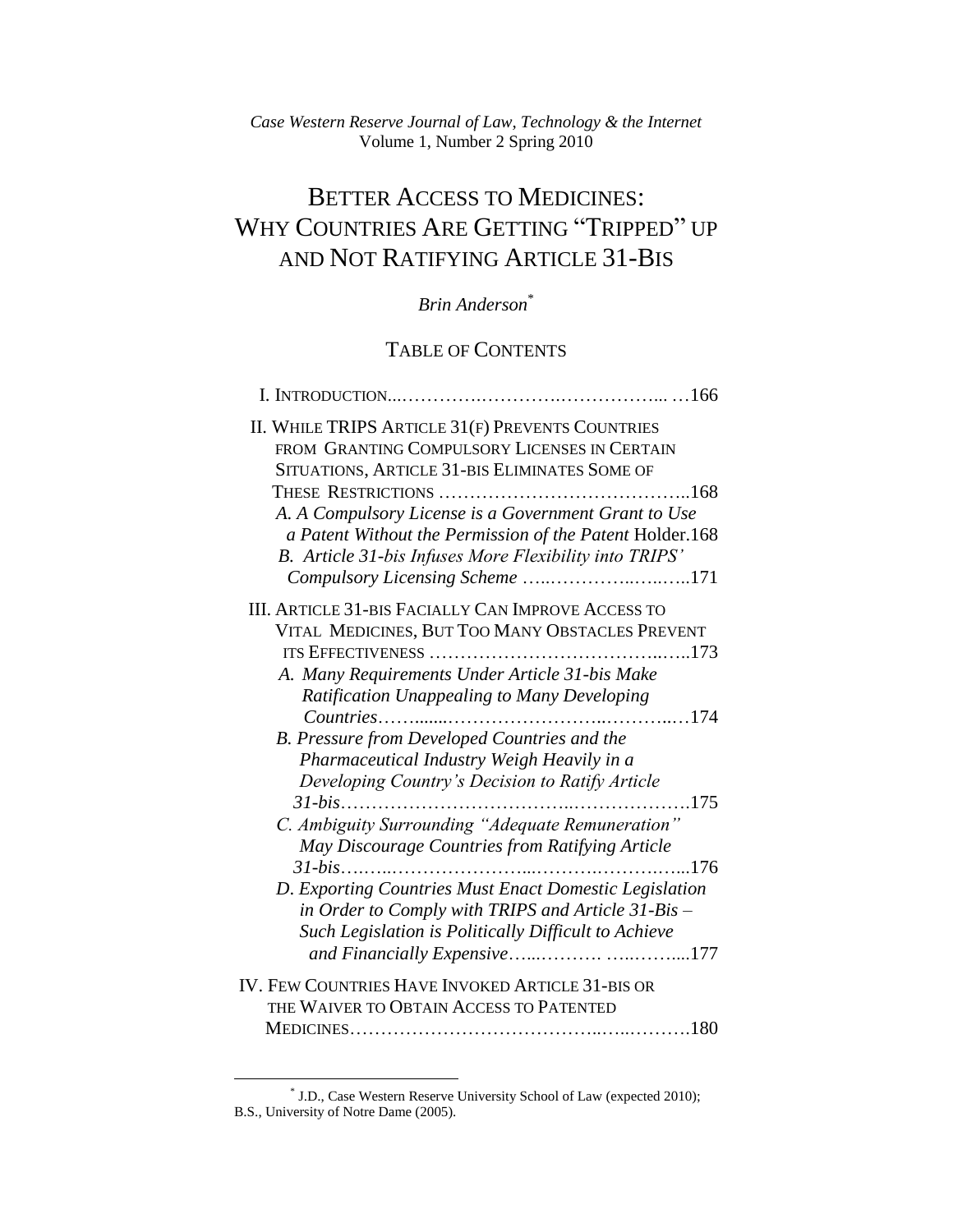| V. THE THREAT OF INVOKING COMPULSORY LICENSES CAN |
|---------------------------------------------------|
| MAKE PHARMACEUTICAL COMPANIES MORE WILLING TO     |
|                                                   |
|                                                   |

#### **I. INTRODUCTION**

The TRIPS agreement does not and should not prevent members from taking measures to protect public heath.<sup>1</sup> --- World Trade Organization, Doha Summit 2001.

With the adoption of the Agreement on Trade-Related Aspects of Intellectual Property Rights ("TRIPS")<sup>2</sup>, advocates for patent protection rejoiced, while those concerned about world health and access to medicines lamented. One of the most visible results following the enactment of TRIPS in 1995 was higher drug prices for health programs in developing and least developed countries  $("LDCs")$ .<sup>3</sup> At the same time, the poorest regions of the world, mostly encompassing sub-Saharan Africa, had the highest concentrations of people with treatable diseases such as AIDS/HIV, tuberculosis, and malaria.<sup>4</sup>

TRIPS sought to balance patent protection and access to medicines, but the results indicate that TRIPS has only decrease access to affordable medicines. Numerous factors contribute to the lack of access, but one of the largest barriers is the medicines' exorbitant cost. High costs are a direct result of TRIPS patent protection, which prevents the production of generic drugs that can be sold at a lower cost.<sup>5</sup> For example, the

<sup>&</sup>lt;sup>1</sup> World Trade Organization, Ministerial Declaration on the TRIPS Agreement and Public Health of 14 November 2001, ¶ 4, WT/MIN(01)/DEC/2, 41 I.L.M. 755 (2002) [hereinafter Doha Declaration].

 $2$  Agreement on Trade-Related Aspects of Intellectual Property Rights, Apr. 15, 1994, Marrakesh Agreement Establishing the World Trade Organization, Annex 1C, Legal Instruments--Results of the Uruguay Round, 33 I.L.M. 1197 (1994) [hereinafter TRIPS].

<sup>3</sup> Jennifer May Rogers, Note, *The TRIPS Council"s Solution to the Paragraph 6 Problem: Toward Compulsory Licensing Viability for Developing Countries*, 13 MINN. J. GLOBAL TRADE 443, 443 (2004).

<sup>4</sup> Erin M. Anderson, Note, *Unnecessary Deaths and Unnecessary Costs: Getting patented Drugs to Patients Most in Need*, 29 B.C. THIRD WORLD L.J. 85, 85 (2009).

<sup>5</sup> Jessica L. Greenbaum, Comment, *TRIPS and Public Health: Solutions for Ensuring Global Access to Essential AIDS Medication in the Wake of the Paragraph 6 Waiver*, 25 J. CONTEMP. HEALTH L. & POL'Y 142, 142–43 (2008); Alan O. Sykes, *TRIPS, Pharmaceuticals, Developing Countries, and the DOHA "Solution*,*"* 3 CHI. J. INT'L L. 47, 47 (2002); *See* Joint U.N. Programme on HIV/AIDS, *[2008 Report](http://web2.westlaw.com/result/result.aspx?ss=CNT&rp=%2fWelcome%2f208%2fdefault.wl&origin=Search&cfid=1&sri=327%2c328&rlt=CLID_QRYRLT22532135213212&n=5&sskey=CLID_SSSA57594105213212&eq=Welcome%2f208&method=TNC&query=%222008+REPORT+ON+THE+GLOBAL+AIDS+EPIDEMIC%22&srch=TRUE&db=TP-ALL%2cJLR&rlti=1&fmqv=s&service=Search&cnt=DOC&scxt=WL&rltdb=CLID_DB30594105213212&ReferencePositionType=T&ReferencePosition=SR%3B16873&AP=&fn=_top&rs=WLW10.02&ifm=NotSet&mt=208&vr=2.0&sv=Split) on the Global AIDS Epidemic 157* (Aug. 2008), *available at*

http://www.unaids.org/en/KnowledgeCentre/HIVData/GlobalReport/2008/2008\_Glob al\_report.asp.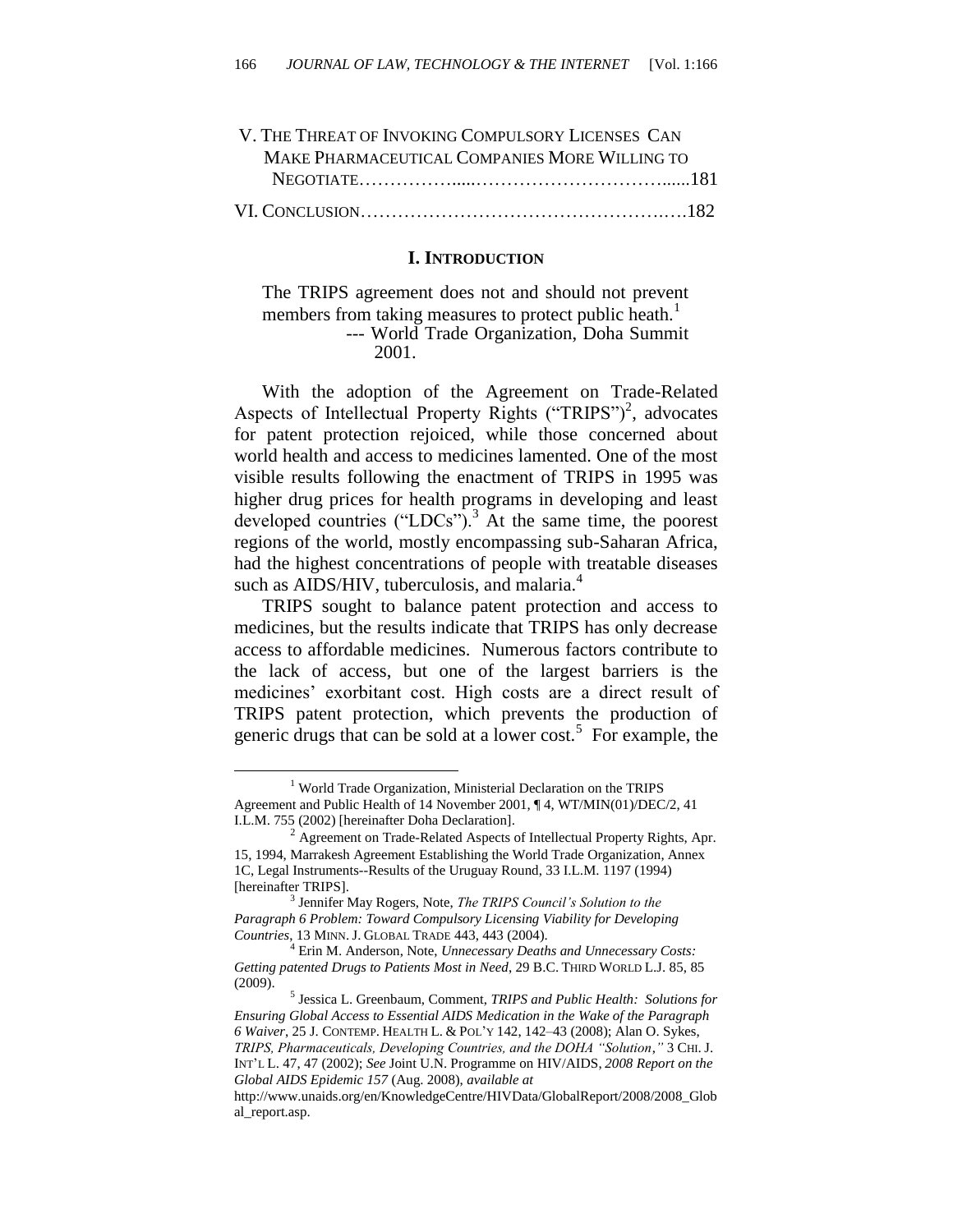$\overline{a}$ 

United Nations Commission on Human Rights reported that the HIV drug Fluconazole costs \$55 in India, where the drug does not enjoy patent protection. This same drug costs \$697 in Malaysia, \$703 in Indonesia, and \$817 in the Philippines, all places where the drug is patented.<sup>6</sup> Unfortunately, "an abundance of poor health contributes to status as a poor country, just as a poor country translates into high concentrations of poor health."<sup>7</sup> Additionally, restrictions on compulsory licensing under Article 31(f) kept developing countries and LDCs from actually manufacturing necessary medicines for exportation or importation, further inhibiting access to life saving pharmaceuticals.<sup>8</sup> Thus, the practical effects of TRIPS (e.g., increased drug costs with restrictions on obtaining affordable generic versions)<sup>9</sup> prompted the World Trade Organization (―WTO‖) to issue a declaration at the 2001 Doha Ministerial, stressing the importance of taking the necessary "measures to protect public health."<sup>10</sup> One measure subsequently taken was the amendment Article 31-bis.<sup>11</sup> This amendment modifies some of the restrictions originally placed on the compulsory licensing scheme. While WTO members officially accepted the amendment on December 6, 2005, the amendment will not become part of TRIPS until two thirds of the WTO countries ratify it.<sup>12</sup> The WTO first imposed a December 2007 deadline for ratification, $^{13}$  but then extended it to December 2009, $^{14}$  and

 $6$  U.N. Econ. & Soc. Council [ECOSOC], Sub-Comm'n on the Promotion and Prot. of Human Rights, *The Impact of the Agreement on Trade-Related Aspects of Intellectual Property Rights on Human Rights*, ¶ 44, U.N. Doc. E/CN.4/Sub.2/2001/13 (June 27, 2001), *available at* 

http://www.unhchr.ch/Huridocda/Huridoca.nsf/e06a5300f90fa0238025668700518ca4 /590516104e92e87bc1256aa8004a8191/\$FILE/G0114345.pdf.

<sup>7</sup> Anderson, *supra* note 4, at 86 n.8.

<sup>8</sup> CARLOS M. CORREA, IMPLEMENTATION OF THE WTO GENERAL COUNCIL DECISION ON PARAGRAPH 6 OF THE DOHA DECLARATION ON THE TRIPS AGREEMENT AND PUBLIC HEALTH 1 (2004) (Health Economics and Drugs, EDM Series No.16).

<sup>9</sup> Ellen ‗t Hoen, *TRIPS, Pharmaceutical Patents, and Access to Essential Medicines: A Long Way From Seattle to Doha*, 3 CHI. J. INT'L L. 27, 27 (2002).

<sup>10</sup> Doha Declaration, *supra* note 1, ¶ 4.

<sup>&</sup>lt;sup>11</sup> Amendment of the TRIPS Agreement, WTO Doc. WT/L/641 (Dec. 8, 2005) [hereinafter Article 31-bis].

<sup>&</sup>lt;sup>12</sup> Press Release, World Trade Org., Members OK Amendment to Make Health Flexibility Permanent (Dec. 6, 2005) [hereinafter Amendment Press Release], http://www.wto.org/english/news\_e/pres05\_e/pr426\_e.

<sup>&</sup>lt;sup>13</sup> World Trade Organization, Ministerial Decision of 6 December 2005, [WT/](https://web2.westlaw.com/result/result.aspx?rltdb=CLID_DB27504365820212&db=JLR&srch=TRUE&service=Search&sskey=CLID_SSSA43520365820212&fmqv=s&referencepositiontype=T&rlti=1&sv=Split&elmap=Inline&referenceposition=SR%3b18111&method=TNC&origin=Search&query=%22WT%2fL%2f641%22&mt=208&eq=Welcome%2f208&vr=2.0&sri=328&rlt=CLID_QRYRLT49567375820212&n=28&rp=%2fWelcome%2f208%2fdefault.wl&ss=CNT&cnt=DOC&cfid=1&scxt=WL&rs=WLW10.02&fn=_top)[L/](https://web2.westlaw.com/result/result.aspx?rltdb=CLID_DB27504365820212&db=JLR&srch=TRUE&service=Search&sskey=CLID_SSSA43520365820212&fmqv=s&referencepositiontype=T&rlti=1&sv=Split&elmap=Inline&referenceposition=SR%3b18112&method=TNC&origin=Search&query=%22WT%2fL%2f641%22&mt=208&eq=Welcome%2f208&vr=2.0&sri=328&rlt=CLID_QRYRLT49567375820212&n=28&rp=%2fWelcome%2f208%2fdefault.wl&ss=CNT&cnt=DOC&cfid=1&scxt=WL&rs=WLW10.02&fn=_top)[641](https://web2.westlaw.com/result/result.aspx?rltdb=CLID_DB27504365820212&db=JLR&srch=TRUE&service=Search&sskey=CLID_SSSA43520365820212&fmqv=s&referencepositiontype=T&rlti=1&sv=Split&elmap=Inline&referenceposition=SR%3b18113&method=TNC&origin=Search&query=%22WT%2fL%2f641%22&mt=208&eq=Welcome%2f208&vr=2.0&sri=328&rlt=CLID_QRYRLT49567375820212&n=28&rp=%2fWelcome%2f208%2fdefault.wl&ss=CNT&cnt=DOC&cfid=1&scxt=WL&rs=WLW10.02&fn=_top) (2005), *available at*

http://www.wto.org/english/tratop\_e/trips\_e/wtl641\_e.htm.

<sup>&</sup>lt;sup>14</sup> World Trade Organization, Ministerial Decision of 18 December 2007, [WT/](https://web2.westlaw.com/result/result.aspx?rltdb=CLID_DB27504365820212&db=JLR&srch=TRUE&service=Search&sskey=CLID_SSSA43520365820212&fmqv=s&referencepositiontype=T&rlti=1&sv=Split&elmap=Inline&referenceposition=SR%3b18111&method=TNC&origin=Search&query=%22WT%2fL%2f641%22&mt=208&eq=Welcome%2f208&vr=2.0&sri=328&rlt=CLID_QRYRLT49567375820212&n=28&rp=%2fWelcome%2f208%2fdefault.wl&ss=CNT&cnt=DOC&cfid=1&scxt=WL&rs=WLW10.02&fn=_top)[L/](https://web2.westlaw.com/result/result.aspx?rltdb=CLID_DB27504365820212&db=JLR&srch=TRUE&service=Search&sskey=CLID_SSSA43520365820212&fmqv=s&referencepositiontype=T&rlti=1&sv=Split&elmap=Inline&referenceposition=SR%3b18112&method=TNC&origin=Search&query=%22WT%2fL%2f641%22&mt=208&eq=Welcome%2f208&vr=2.0&sri=328&rlt=CLID_QRYRLT49567375820212&n=28&rp=%2fWelcome%2f208%2fdefault.wl&ss=CNT&cnt=DOC&cfid=1&scxt=WL&rs=WLW10.02&fn=_top)[711](https://web2.westlaw.com/result/result.aspx?rltdb=CLID_DB27504365820212&db=JLR&srch=TRUE&service=Search&sskey=CLID_SSSA43520365820212&fmqv=s&referencepositiontype=T&rlti=1&sv=Split&elmap=Inline&referenceposition=SR%3b18113&method=TNC&origin=Search&query=%22WT%2fL%2f641%22&mt=208&eq=Welcome%2f208&vr=2.0&sri=328&rlt=CLID_QRYRLT49567375820212&n=28&rp=%2fWelcome%2f208%2fdefault.wl&ss=CNT&cnt=DOC&cfid=1&scxt=WL&rs=WLW10.02&fn=_top) (2007), *available at* http://www.wto.org/english/tratop\_e/trips\_e/wt-l-711\_e.pdf.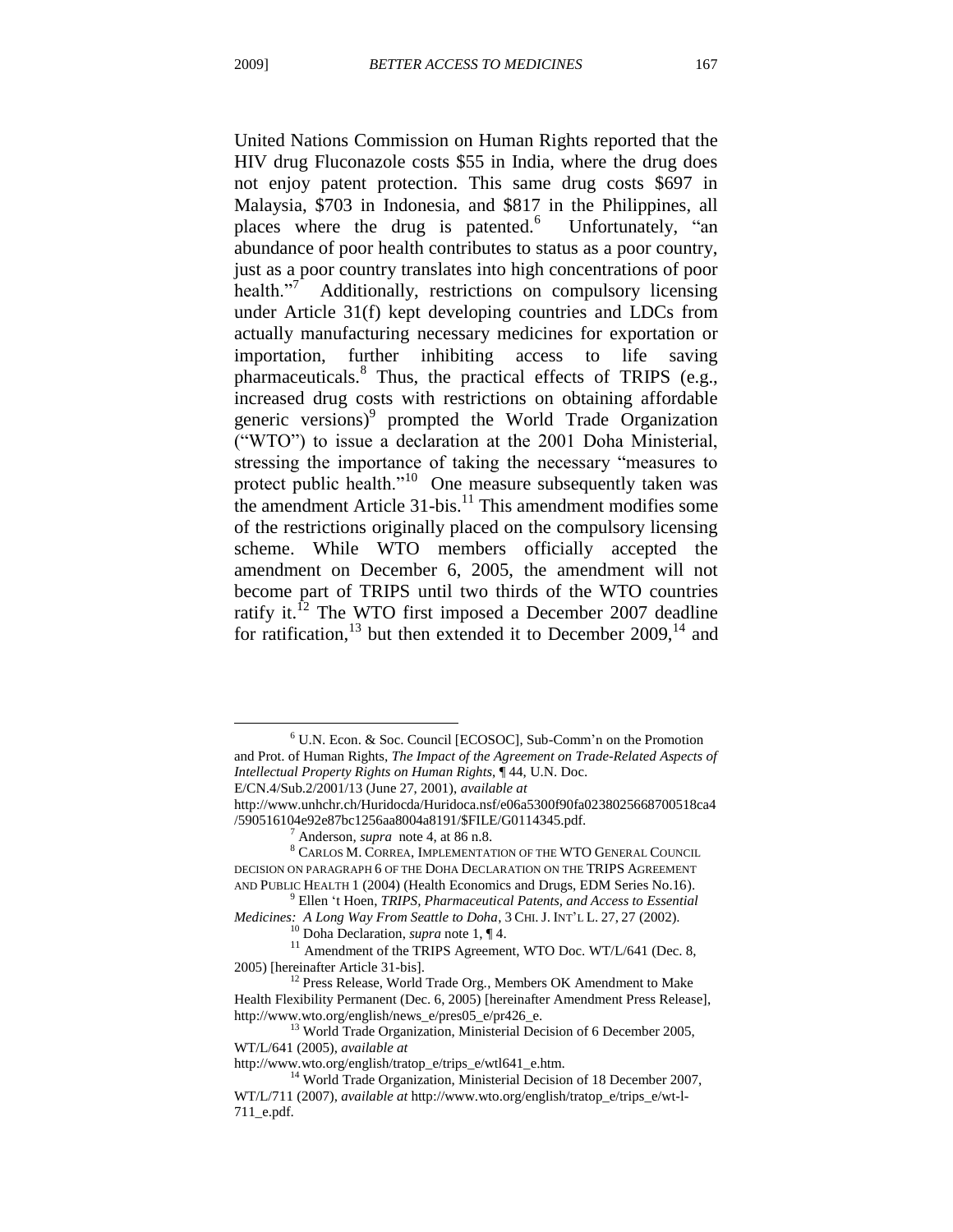subsequently to December  $2011<sup>15</sup>$  As of February 2010, only fifty-four member countries have ratified the amendment.<sup>16</sup>

This Note examines why the amendment, which was created to provide flexibility and better access to medicines, has not yet achieved the necessary signatures for ratification. Part II provides an overview of compulsory licensing schemes and explores how Article 31-bis infuse greater flexibility into the current TRIPS scheme. Part III explores the obstacles many countries face in their efforts to ratify Article 31-bis, including procedural hurdles and ambiguity in defining adequate remuneration under the amendment. Part IV discusses Rwanda's experience in invoking Article 31-bis and the paragraph six waiver. Finally, Part V suggests that pharmaceutical companies may be willing to negotiate lower prices as an alternative to compulsory licensing.

# **II. WHILE TRIPS ARTICLE 31(F) PREVENTS COUNTRIES FROM GRANTING COMPULSORY LICENSES IN CERTAIN SITUATIONS, ARTICLE 31-BIS ELIMINATES SOME OF THESE RESTRICTIONS**

# *A. A Compulsory License is a Government Grant to Use a Patent Without the Permission of the Patent Holder*

One goal of TRIPS was to alleviate the barriers imposed on WTO member countries by patent protections, in cases where a legitimate public need arises. $17$  The WTO accomplished this goal by including language in Article 31 permitting countries to issue compulsory licenses.<sup>18</sup> A compulsory license is issued by the government, and allows a competitor of the patent owner to manufacture, produce, process, or sell the patented invention without the patent owner's permission, in order to address a public need.<sup>19</sup> Compulsory licenses historically were issued for purposes such as:

<sup>&</sup>lt;sup>15</sup> World Trade Organization, Ministerial Decision of 17 December 2009, [WT/](https://web2.westlaw.com/result/result.aspx?rltdb=CLID_DB27504365820212&db=JLR&srch=TRUE&service=Search&sskey=CLID_SSSA43520365820212&fmqv=s&referencepositiontype=T&rlti=1&sv=Split&elmap=Inline&referenceposition=SR%3b18111&method=TNC&origin=Search&query=%22WT%2fL%2f641%22&mt=208&eq=Welcome%2f208&vr=2.0&sri=328&rlt=CLID_QRYRLT49567375820212&n=28&rp=%2fWelcome%2f208%2fdefault.wl&ss=CNT&cnt=DOC&cfid=1&scxt=WL&rs=WLW10.02&fn=_top)[L/7](https://web2.westlaw.com/result/result.aspx?rltdb=CLID_DB27504365820212&db=JLR&srch=TRUE&service=Search&sskey=CLID_SSSA43520365820212&fmqv=s&referencepositiontype=T&rlti=1&sv=Split&elmap=Inline&referenceposition=SR%3b18112&method=TNC&origin=Search&query=%22WT%2fL%2f641%22&mt=208&eq=Welcome%2f208&vr=2.0&sri=328&rlt=CLID_QRYRLT49567375820212&n=28&rp=%2fWelcome%2f208%2fdefault.wl&ss=CNT&cnt=DOC&cfid=1&scxt=WL&rs=WLW10.02&fn=_top)85 (2009), *available at* http://www.wto.org/english/tratop\_e/trips\_e/wt-l-785\_e.pdf.

<sup>&</sup>lt;sup>16</sup> WTO Members Accepting Amendment of the TRIPS Agreement [hereinafter Status of Ratification],

http://www.wto.org/english/tratop\_E/trips\_e/amendment\_e.htm (last visited Feb. 24, 2010).

<sup>17</sup> Amendment Press Release, *supra* note 12.

<sup>18</sup> TRIPS, *supra* note 2, at 1210.

<sup>19</sup> Mike Gumbel, Comment, *Is Article 31 Bis Enough? The Need to Promote Economies of Scale in the International Compulsory Licensing System*, 22 TEMP. INT'L & COMP. L.J. 161, 162 (2008).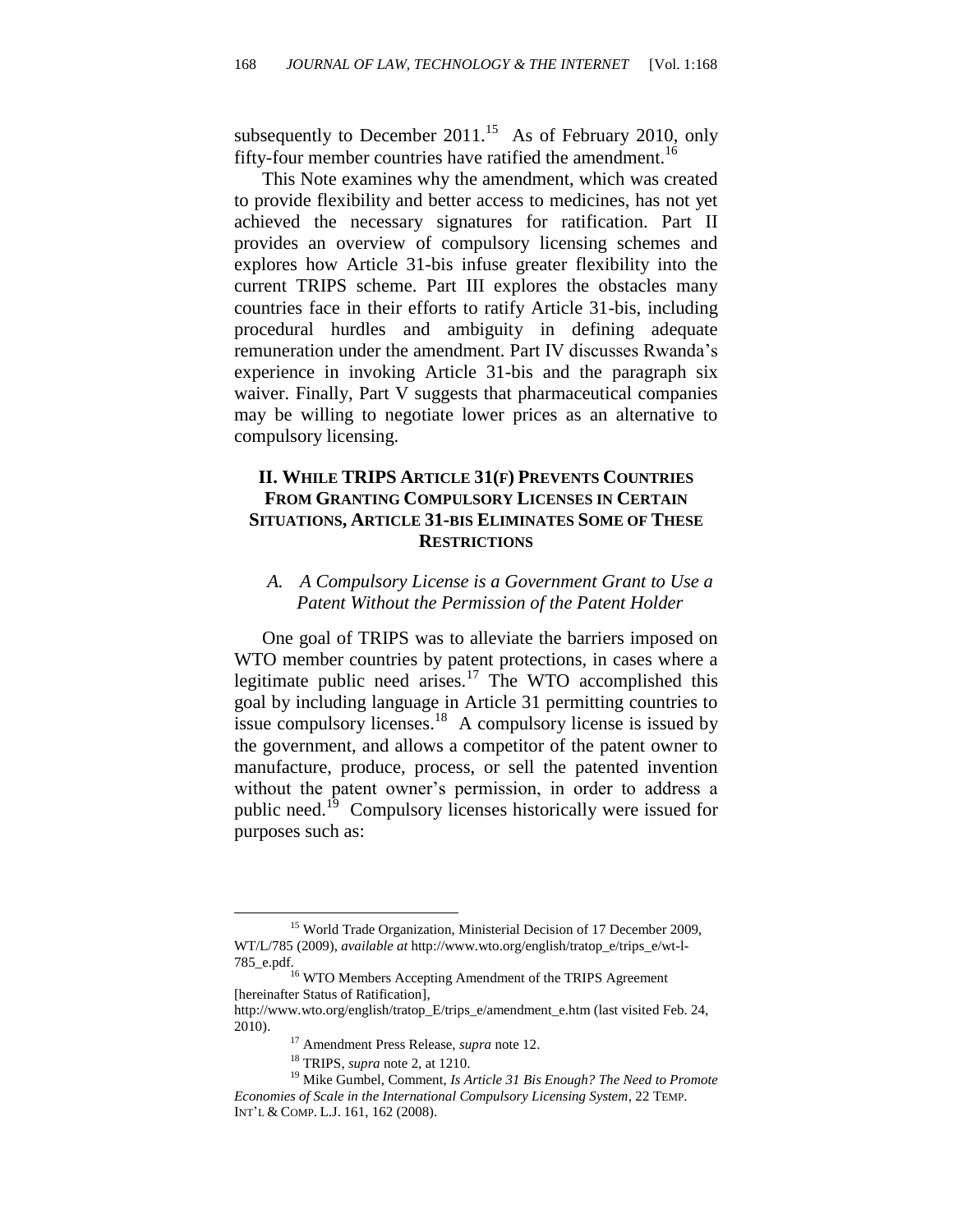to deal with a situation in which a patent owner is unwilling to work his invention[;] to satisfy an unmet demand from the public for a patented product[;] to introduce a price-reducing competition for important but expensive products, e.g. drugs[;] to deal with a situation in which refusal to license a patent, or the imposition of unreasonable terms, is preventing the exploitation of another invention which is of technical or economic importance; to prevent abuses of patent rights . . . [; and] to prevent the creation of *potential* competitioninhibiting monopolies. $20$ 

By the 1990's, roughly one hundred countries had incorporated some type of compulsory licensing scheme, though relatively few compulsory licenses have ever actually been issued.<sup>21</sup>

Under TRIPS, the purposes and requirements for issuing a compulsory license are narrow. A government seeking to issue a compulsory license typically must first attempt to negotiate with the patent holder for a potential license.<sup>22</sup> However, a government may waive this requirement "in the case of a national emergency or other circumstance of extreme urgency or [when the compulsory license is limited to] public noncommercial use. $\frac{1}{2}$  "The public interest of achieving broader" access to the patented [medicine] is considered more important than the private interest of the [patent] holder in fully exploiting his exclusive rights."<sup>24</sup> Nevertheless, compulsory licensing still requires appropriate remuneration to the patent holder for violating his exclusive rights under the patent.<sup>2</sup>

Despite the provisions permitting compulsory licensing, few developing countries have actually invoked their rights under Article 31 of the TRIPS Agreement.<sup>26</sup> It was not until 2007 that emerging markets found the political will to invoke compulsory licensing. For example, in January 2007 Thailand issued a license for generic manufacturing of a HIV/AIDS drug patented

<sup>20</sup> Graham Dutfield, *Delivering Drugs to the Poor:Will the TRIPS* 

*Amendment Help?*, 34 AM. J.L. & MED. 107, 110–11 (2008) (emphasis added). <sup>21</sup> *Id.* at 111-12 (noting that Canada, who issued 613 compulsory licenses for the manufacture or importation of medicines between 1969 and 1992, represents an anomaly to the infrequent issuing of compulsory licenses).

 $^{22}$  TRIPS, *supra* note 2, at 1209.

<sup>23</sup> *Id.*

<sup>24</sup> Duncan Matthews, *WTO Decision on Implementation of Paragraph 6 of the Doha Declaration on the TRIPS Agreement and Public Health: A Solution to the Access to Essential Medicines Problem?*, 7 J. INT'L ECON. L. 73, 77 (2004).

<sup>25</sup> TRIPS, *supra* note 2, at art. 31(h).

<sup>26</sup> Gail E. Evans, *Strategic Patent Licensing for Public Research Organizations: Deploying Restriction and Reservation Clauses to Promote Medical R&D in Developing Countries,* 34 AM. J. L. & MED. 175, 183 (2008).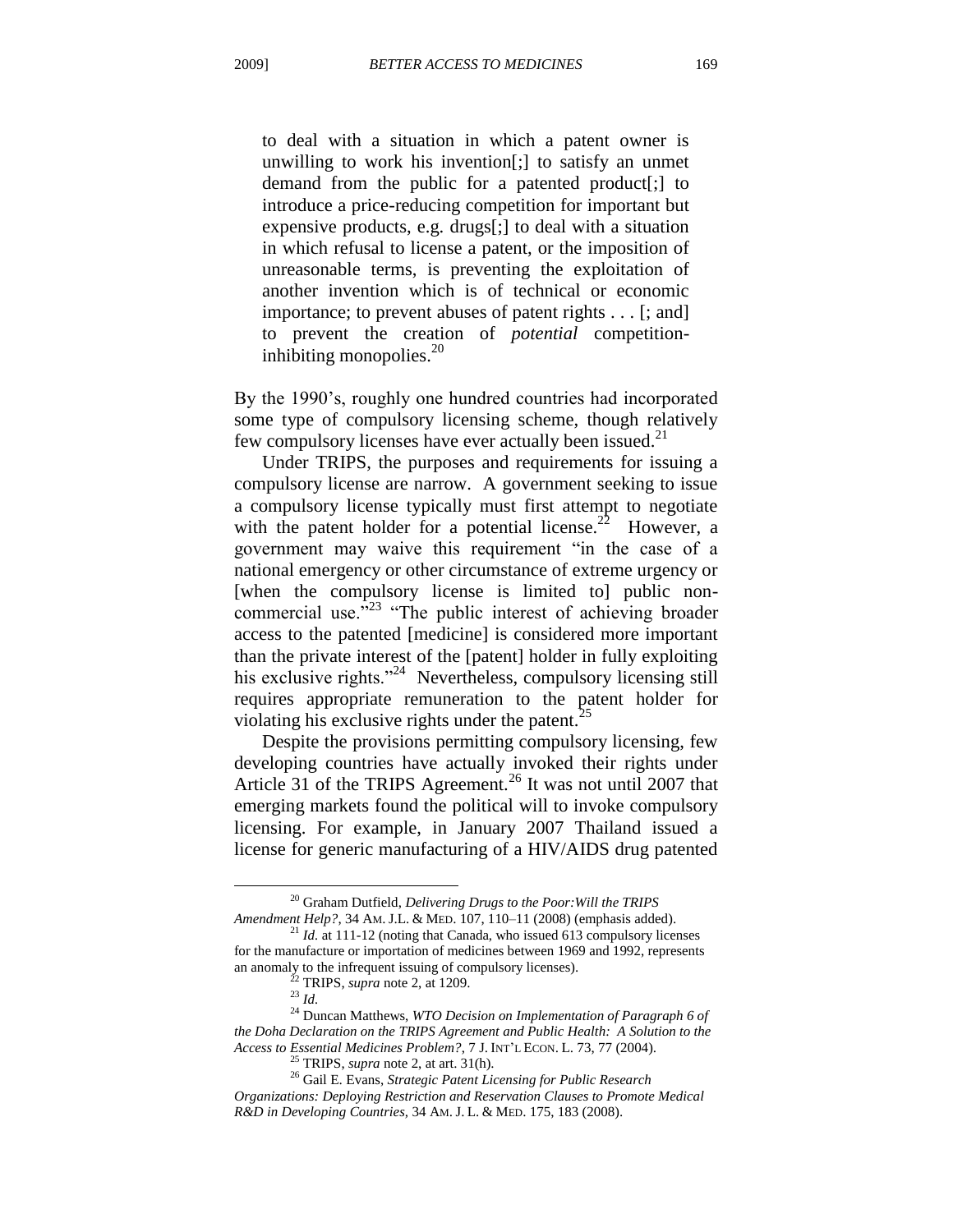by U.S.-based Abbott Laboratories.<sup>27</sup> Brazil followed Thailand's lead and issued a compulsory license for a Merck-patented HIV/AIDS drug in May  $2007.^{28}$ 

Compulsory licensing inherently seems to advocate a moral and altruistic duty to protect society from unreasonable patent exclusivity.<sup>29</sup> However, patent holders and countries advocating for strong intellectual property rights openly repudiate countries that invoke compulsory licensing.<sup>30</sup> The United States has "openly expressed its displeasure when developing country governments have brought in measures to prioritize public health in ways that limit the full enjoyment of the intellectual property rights of U.S. businesses. $^{31}$ 

Despite this public condemnation, $32$  the United States itself has issued compulsory licenses under its own domestic laws. When there was an Anthrax scare in 2001, the U.S. government sought to stockpile vast quantities of Bayer's ciprofloxacin ("Cipro"), an anthrax antibiotic.<sup>33</sup> It was mostly concerned with acquiring large amounts of the drug, but also wanted it at a reduced price. Secretary of Health and Human Services, Tommy Thompson threatened Bayer, saying that if it did not lower the price of Cipro by fifty-percent, then the government would acquire the drug from other sources. $34$  This mere threat induced Bayer to strike a deal with the U.S. government. Bayer agreed to supply it with Cipro at a significantly reduced cost.<sup>35</sup> The United States' use of compulsory licensing, while hypocritical, is a perfect example of what should be done in a public emergency. It also demonstrates how the provisions in TRIPS can protect all countries in much the same way through a compulsory licensing scheme.

<sup>27</sup> Elizabeth H. Williams, *Just Say "No" to Big Pharma,* 170 FAR E. ECON. REV. 43, 43 (2007).

<sup>28</sup> Evans, *supra* note 26, at 184.

<sup>&</sup>lt;sup>29</sup> See generally International Covenant on Economic, Social and Cultural Rights art. 12, Dec. 16, 1966, 993 U.N.T.S. 4 (asking State Parties to recognize an individual's right to enjoy "the highest attainable standard of physical and mental health").

<sup>30</sup> Sykes, *supra* note 5, at 50.

<sup>31</sup> Dutfield, *supra* note 20, at 115.

<sup>32</sup> *See* Robert Weissman, *A Long, Strange TRIPS: The Pharmaceutical Industry Drive to Harmonize Global Intellectual Property Rules, and the Remaining WTO Legal Alternatives Available to Third World Countries*, 17 U. PA. J. INT'L ECON. L. 1069, 1088 (1996).

<sup>33</sup> *See* Keith Bradsher, *Bayer Agrees to Charge Government a Lower Price for Anthrax Medicine*, N.Y. TIMES, Oct. 25, 2001, at B8.

<sup>&</sup>lt;sup>34</sup> *Id*. The US government seriously considered using the Indian version of Cipro, even though Bayer owned the US patent. *See* Ellen't Hoen & Pierre Chirac, Op-Ed., *Don"t Renege on Doha*, LE MONDE DIPLOMATIQUE, June 25, 2002.

<sup>35</sup> Bradsher, *supra* note 33.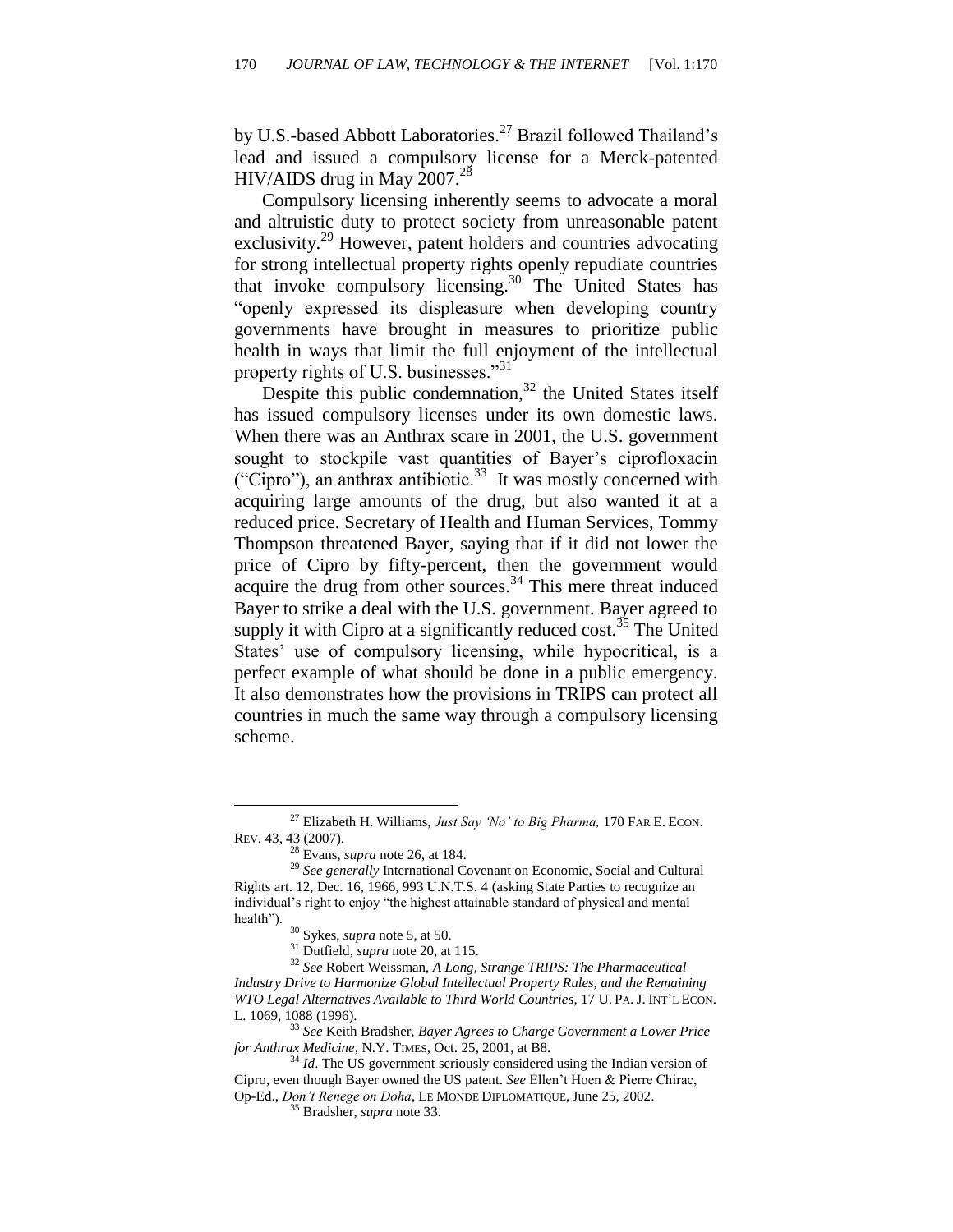# *B. Article 31-bis Infuses More Flexibility into TRIPS" Compulsory Licensing Scheme*

While the TRIPS compulsory licensing scheme articulates a way for developing nations to access patented drugs,  $36$  TRIPS also requires that the compulsory license primary benefit the domestic market only.<sup>37</sup> In other words, a country may issue a compulsory license only to a domestic manufacturer who does not export drugs. However, the countries in most need of the drugs do not have adequate manufacturing capacities to produce them.<sup>38</sup> Thus, while the TRIPS compulsory licensing scheme gives developing countries the ability to avoid high costs associated with recognizing pharmaceutical patents, licensing requirements still erect hurdles for these countries that lack sufficient manufacturing capability. $39$  The domestic restriction unduly burdens importing countries wishing to obtain the drugs. It also hinders exporting countries with the manufacturing capability because it keeps them from selling generic medications to LDCs or other developing countries.<sup>40</sup>

India provided the biggest impetus for review of Article 31(f)'s domestic supply requirement and ultimately for the proposed paragraph 6 waiver / Article 31-bis. During the transitional period after TRIPS' initial implementation, India developed a world-class generic drug production capacity.<sup>41</sup> India did not grant patent protection to pharmaceuticals before TRIPS. Therefore, after the enactment of TRIPS, it would not be required to grant such protection until 2005, when the transition period ended. During the ten-year transition period, India was able to manufacture drugs "that were otherwise on-patent in developed (and many developing) countries.<sup> $242$ </sup> India's generic industry was so successful that all major drug procurement agencies like UNICEF, IDA, Doctors without Borders, as well as countries like Lesotho and Zimbabwe, purchased generic drugs from the Indian pharmaceutical industry.<sup>43</sup> However,

<sup>36</sup> Rogers, *supra* note 3, at 447.

<sup>37</sup> TRIPS, *supra* note 2, at art. 31(f).

<sup>38</sup> Anderson, *supra* note 4, at 96.

<sup>39</sup> Gumbel, *supra* note 19, at 162.

<sup>40</sup> *See* Brook K. Baker, *Arthritic Flexibilities for Accessing Medicines: Analysis of WTO Action Regarding Paragraph 6 of the Doha Declaration on the TRIPS Agreement and Public Health*, 14 IND. INT'L & COMP. L. REV. 613, 617 (2004).

<sup>41</sup> Frederick M. Abbott & Jerome H. Reichman, *The Doha Round"s Public Health Legacy: Strategies for the Production and Diffusion of Patented Medicines Under the Amended TRIPS Provisions*, 10 J. INT'L ECON. L. 921, 934 (2007). <sup>42</sup> *Id.*

<sup>&</sup>lt;sup>43</sup> ANAND & ANAND ADVOCATES, REPORT ON IMPLICATIONS OF THE PROPOSED ARTICLE 31BIS OF THE TRIPS AGREEMENT XXXIII,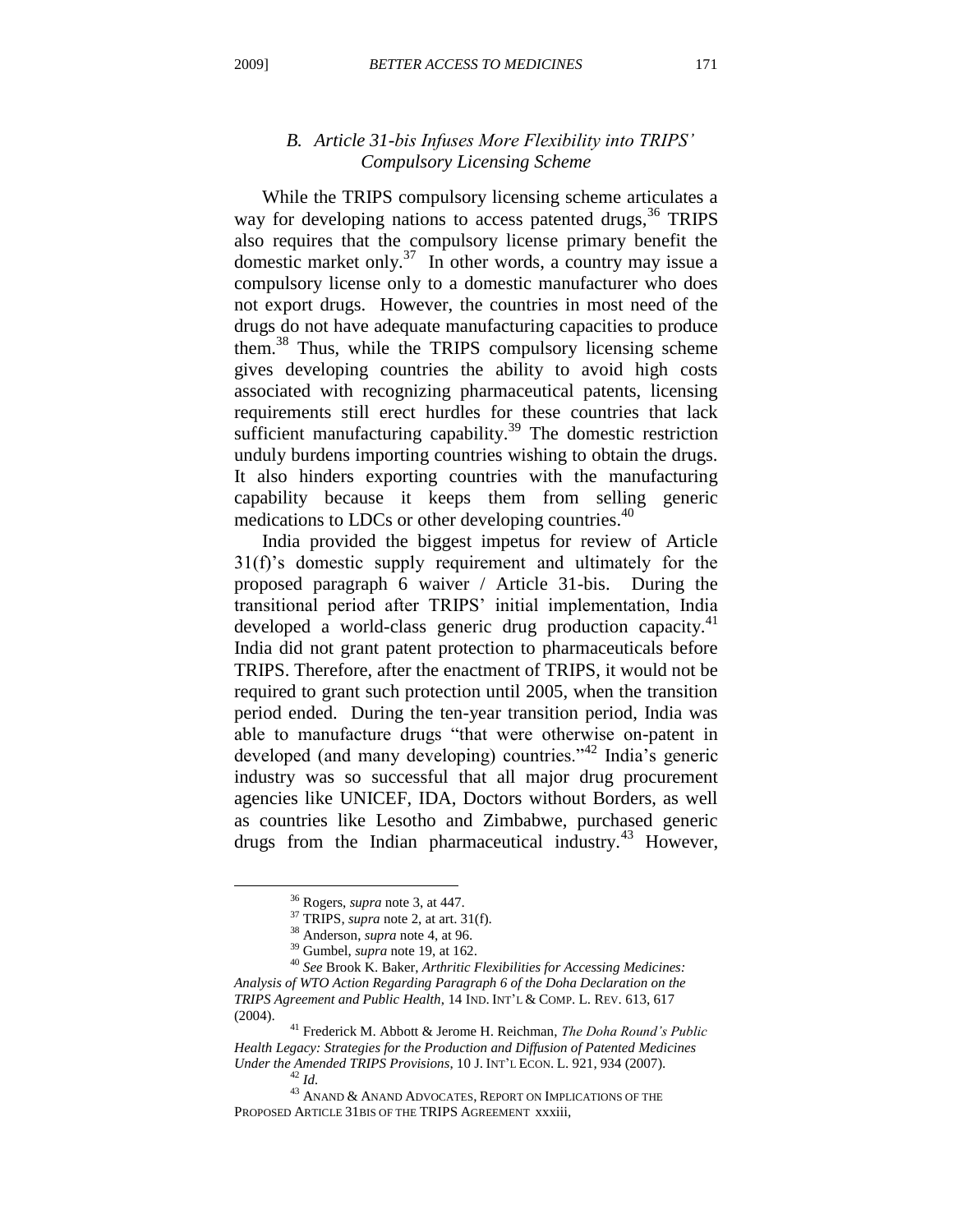under TRIPS, any drugs developed in India after 2005 would have to be patented. The domestic distribution requirement of Article 31(f) also prevents India from exporting drugs to other countries or world health organizations in need.

The WTO General Council recognized that the domestic distribution requirement made a compulsory licensing scheme useless for many countries. The General Council announced an interim waiver allowing countries to export generic medicines to countries that were issued a compulsory license, and are in need.<sup>44</sup> The WTO members ultimately negotiated and codified this "paragraph 6" waiver into the amendment Article 31-bis.<sup>45</sup> While the amendment does not go into effect until two-thirds of the WTO members ratify it, the amendment was accepted by the body and opened for signature on December 6, 2005.<sup>46</sup>

The main purpose of Article 31-bis is to waive the domestic supply requirement under Article  $31(f)$ .<sup>47</sup> Article 31-bis accomplish this in two ways. First, it allows a country to grant a compulsory license to import a particular drug. This allows countries lacking sufficient domestic manufacturing capacity within their own country to still obtain cheaper generic drugs.<sup>48</sup> Second, the amendment allows a country, such as India, to export a generic drug to a country that has issued a compulsory license.<sup>49</sup> Other substantive provisions include:

- 1) no restrictions on the types of drugs for which a compulsory license may be granted; $50$
- 2) importing countries (LDCs excluded) must notify TRIPS of their eligibility and desire to use the compulsory licensing under the Article 31-bis scheme: $51$
- 3) in determining eligibility for a country to import  $\underline{a}$

http://www.nhicindia.org/content/ wrindia/Nupur/doc7011131200957.pdf (last visited May 8, 2010).

<sup>44</sup> James T. Tsai, Note, *Not Tripping over the Pebbles: Focusing on Overlooked TRIPS Article 66 for Technology Transfer to Solve Africa"s AIDS Crisis*, 11 MICH. ST. U. J. MED. & L. 447, 458 (2007).

<sup>45</sup> Article 31-bis, *supra* note 11.

<sup>46</sup> *See* Amendment Press Release, *supra* note 12; Status of Ratification,

*supra* note 16.

<sup>47</sup> Article 31-bis*, supra* note 11.

<sup>48</sup> Baker, *supra* note 40, at 640–42.

<sup>49</sup> *See* Article 31-bis, *supra* note 11, at Annex to the Protocol Amending the TRIPS Agreement ¶ 1.

<sup>50</sup> Abbott & Reichman, *supra* note 41, at 936-37 (pointing out that many developed nations, including the United States and the EU, wanted to limit the compulsory licenses to drugs for HIV/AIDS, tuberculosis, and malaria or for "grave" public health problems. However, developing countries were able to negotiate so that the Amendment imposes NO restrictions).

<sup>51</sup> Article 31-bis, *supra* note 11, at Annex to the TRIPS Agreement ¶ 1(b).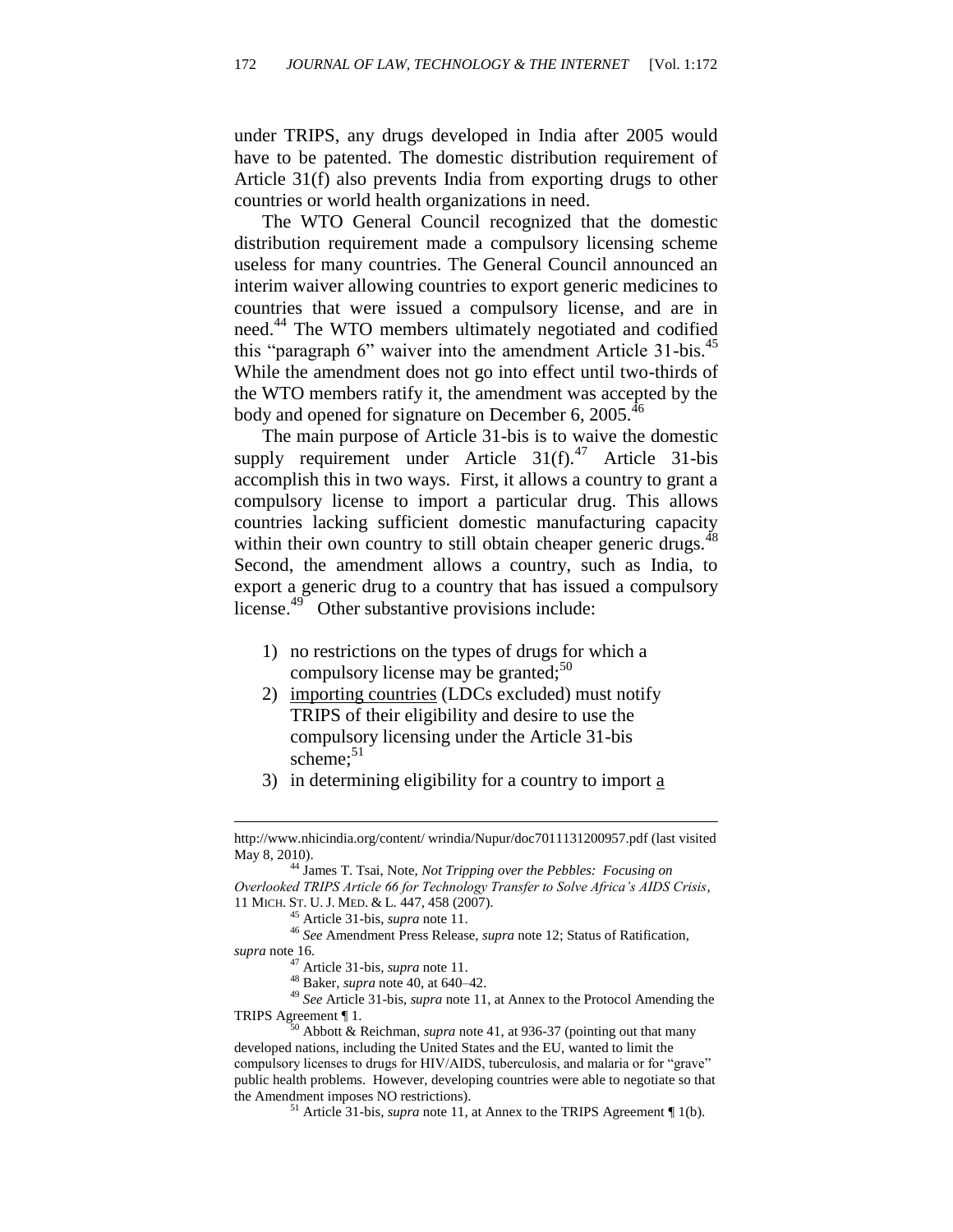specific drug, the importing country must either be an LDC or make a determination in accordance with the Appendix to Article 31-bis that the country lacks the manufacturing capacity for that specific drug;<sup>52</sup>

- 4) importing countries must issue a compulsory license, but only if there is domestic patent protection OR the country is NOT an  $LDC;^{53}$
- 5) importing countries must also notify the TRIPS Council, specifying the name of the products and the expected quantities to be imported; $54$
- 6) exporting countries must also issue a compulsory license; $55$
- 7) exporting countries may export only the requested amount, must distinguish the drugs by special packaging or labeling, and must record each export shipment on a WTO website; $56$
- 8) exporting countries must pay remuneration to the patent holder, taking into account the economic circumstances of the importing country; $57$
- 9) importing countries must "take reasonable" measures" to prevent re-exportation of the drug so that the medicines are in fact used for public health purposes;<sup>58</sup> and
- 10) no Member state shall challenge any measures taking in conformity with Article  $31$ -bis.<sup>59</sup>

# **III. ARTICLE 31-BIS FACIALLY CAN IMPROVE ACCESS TO VITAL MEDICINES, BUT TOO MANY OBSTACLES PREVENT ITS EFFECTIVENESS**

The procedural requirements of Article 31-bis as outlined above are numerous, and many criticize the amendment for imposing too many unnecessary obstacles.<sup>60</sup> Controversy surrounds the adoption of Article 31-bis. Particular criticism comes from NGOs and other similar agencies dealing with

 $52$  *Id.* at Annex to the TRIPS Agreement  $\sqrt{2(a)(ii)}$ , App. to the Annex of the TRIPS Agreement.

 $\frac{53}{53}$  *Id.* at Annex to the TRIPS Agreement  $\sqrt{2(a)(iii)}$ .

 $54$  *Id.* at Annex to the TRIPS Agreement  $\P$  2(a)(i).

<sup>&</sup>lt;sup>55</sup> *Id.* at Annex to the TRIPS Agreement ¶ 2(b).

<sup>56</sup> *Id.*

 $\frac{57}{1}$ *Id.* at Annex to the Protocol ¶ 2.

<sup>58</sup> *Id.* at Annex to the TRIPS Agreement ¶ 3.

<sup>59</sup> *Id.* at Annex to the Protocol ¶ 4.

<sup>60</sup> Abbott & Reichman, *supra* note 41, at 932. *See also* MEDECINS SANS FRONTIERES, DOHA DERAILED: A PROGRESS REPORT ON TRIPS AND ACCESS TO MEDICINES, Aug. 27, 2003, http://www.msf.org.au/uploads/media/cancun.pdf.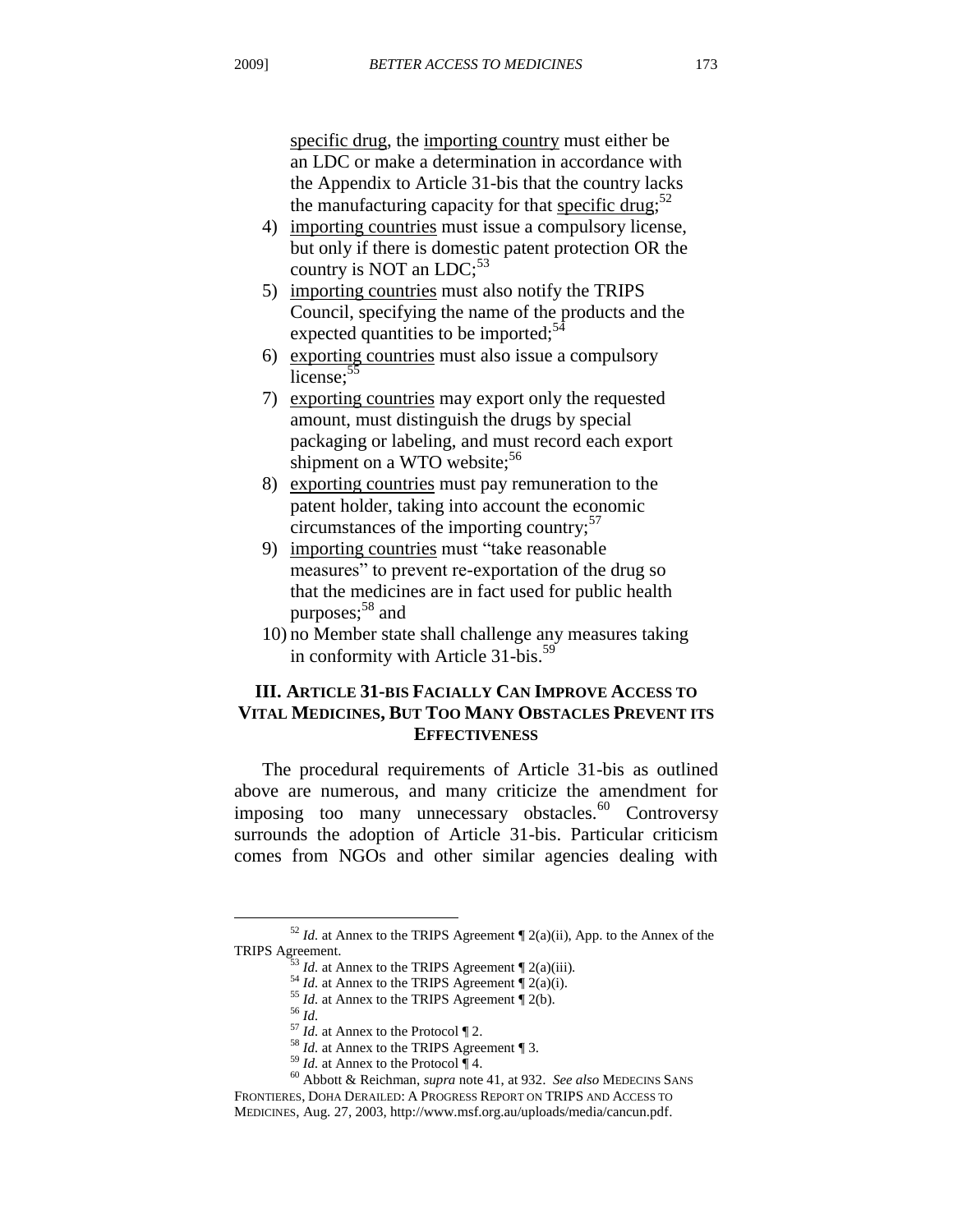global health.<sup>61</sup> Specifically, Doctors without Borders characterized Article 31-bis as ill-researched and not a viable plan to increase access to medicine. $62$  Doctors without Borders voiced its skepticism to the amendment by stating: "the decision shows that the WTO is ignoring day-to-day reality of drug production and procurement. The amendment has made permanent a burdensome drug-by-drug, country-by-country  $decision$ -making process..."<sup>63</sup>

### *A. The Many Requirements Under Article 31-bis Make Ratification Unappealing to Many Developing Countries*

With only a small number of WTO member states ratifying the amendment, many critics argue that the cross-boundary compulsory licensing procedures outlined in Article 31-bis remain too complex, especially for developing countries to understand.<sup>64</sup> Some also argue that generic pharmaceutical companies may want to avoid the rigmarole of negotiating with both domestic patent owners and foreign governments before they can provide the necessary medicines.  $\overline{65}$  Furthermore, the process of both the exporting and importing countries obtaining compulsory licenses increases transaction costs and possibilities for delay. $66$ 

The public notification provision in Article 31-bis that requires a showing of a country's intent to use a compulsory licensing scheme is unreasonable and unnecessary. Some commentators surmise that no developing country had made the general notification of intent, due to fears of hostile criticism or even retaliatory action from developed countries, including the United States and the E.U.<sup>67</sup> Developing countries fear implying that they may one day choose to invoke compulsory licensing.

<sup>61</sup> *E.g.*, Roger Bate & Richard Tren, *Health Policy Outlook on the WTO and Access to Essential Medicines: Recent Agreements, New Assignments*, AM. ENTERPRISE INST. FOR PUB. POL'Y RES., Feb. 13, 2006,

http://www.aei.org/docLib/20060216\_19636HPO200604\_g.pdf.

<sup>62</sup> Tsai, *supra* note 44, at 458 (in which Medecins San Frontieres cited the procedural requirements for both importing and exporting countries as overly burdensome and bureaucratic and held that these requirements are a main reason why Article 31-bis will not increase access to medicines). *See also Members Strike Deal on Trips and Public Health; Civil Society Unimpressed*, BRIDGES WKLY. TRADE NEWS DIG. (Geneva, Switz.), Dec. 7, 2005, at 1 [hereinafter *Society Unimpressed with Article 31-bis*].

<sup>63</sup> *Society Unimpressed with Article 31-bis*, *supra* note 62, at 3.

<sup>64</sup> Dutfield, *supra* note 20, at 123.

<sup>65</sup> *Id.*

<sup>66</sup> Mark C. Lang, Note, *What a Long, Strange "TRIPS" It"s Been: Compulsory Licensing from the Adoption of TRIPS to the Agreement on Implementation of the Doha Declaration*, 3 J. MARSHALL REV. INTELL. PROP. L. 331, 343 (2004).

<sup>67</sup> Abbott & Reichman, *supra* note 41, at 938.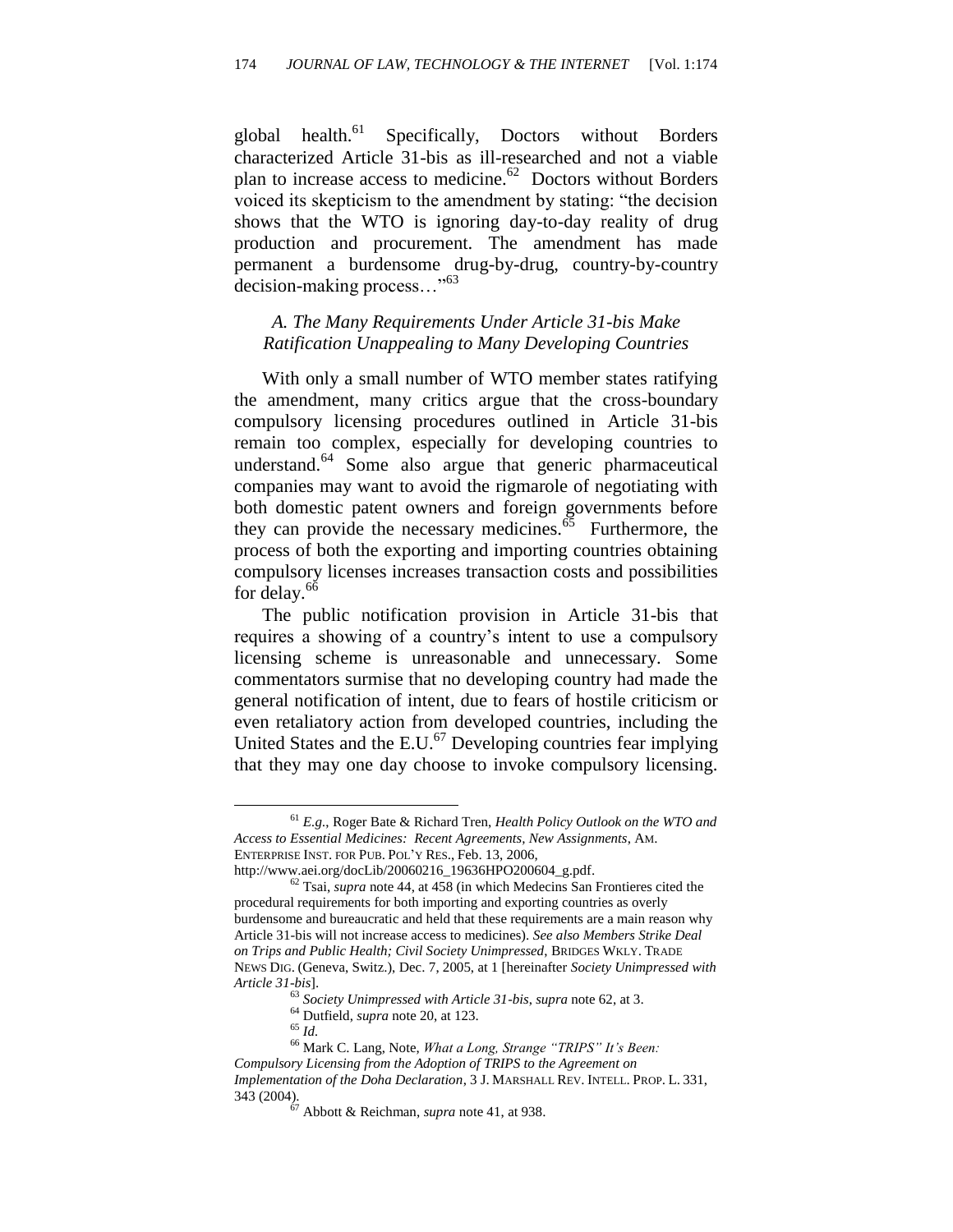The provision requiring general notification to the TRIPS Council serves no purpose other than to publically broadcast desires to use compulsory licensing along with erecting political barriers limiting the usefulness of Article 31-bis.<sup>68</sup> While this is just one example of an unnecessary procedural requirement, TRIPS and Article 31-bis are replete with administrative headaches. Simplifying the scheme could induce more countries to ratify the amendment.

# *B. Pressure from Developed Countries and the Pharmaceutical Industry Weigh Heavily in a Developing Country"s Decision to Ratify Article 31-bis*

Developed countries, known for protecting intellectual property rights, pressure developing countries to refrain from using compulsory licenses. They do this even as they invoke compulsory licenses on their own behalf (e.g., the United States and Cipro in 2001).<sup>69</sup> In 2001, the U.S. sought sanctions against Brazil for invoking a compulsory license on a U.S. patented drug. This sent a strong message to the rest of the world that the U.S. was willing to take extreme measures to protect its pharmaceutical companies.<sup>70</sup> The United States' widely criticized actions created legitimate fears that countries could be subject to reprisal in the form of sanctions, litigation, and trade restrictions if they invoke compulsory licenses. While the U.S. eventually withdrew its complaint against Brazil from the WTO panel, the lingering effects chilled efforts by the international community to invoke compulsory licensing.<sup>71</sup>

Article 31-bis attempted to rectify this situation by including a provision where WTO members shall not challenge "any measures taken in conformity" with the provisions of Article 31bis or TRIPS.<sup>72</sup> However, a lingering fear of sanctions following the 2001 Brazil litigation along with trepidation over angering pharmaceutical companies arguably deters developing countries from ratifying the amendment. $73$ 

Pharmaceutical lobbying efforts have also been an obstacle to the ratification of Article 31-bis. From the industry's perspective, it simply is unfair and counterproductive to allow a government to issue a compulsory license. The industry claims that the high cost of research and development (an average of \$500 million per new drug) demands adequate compensation to

<sup>68</sup> *Id.* at 939.

<sup>69</sup> Dutfield, *supra* note 20, at 115–16.

<sup>70</sup> ‗t Hoen, *supra* note 9, at 32.

<sup>71</sup> Greenbaum, *supra* note 5, at 155.

<sup>72</sup> Article 31-bis, *supra* note 11, ¶ 4.

<sup>73</sup> Weissman, *supra* note 32, at 1079.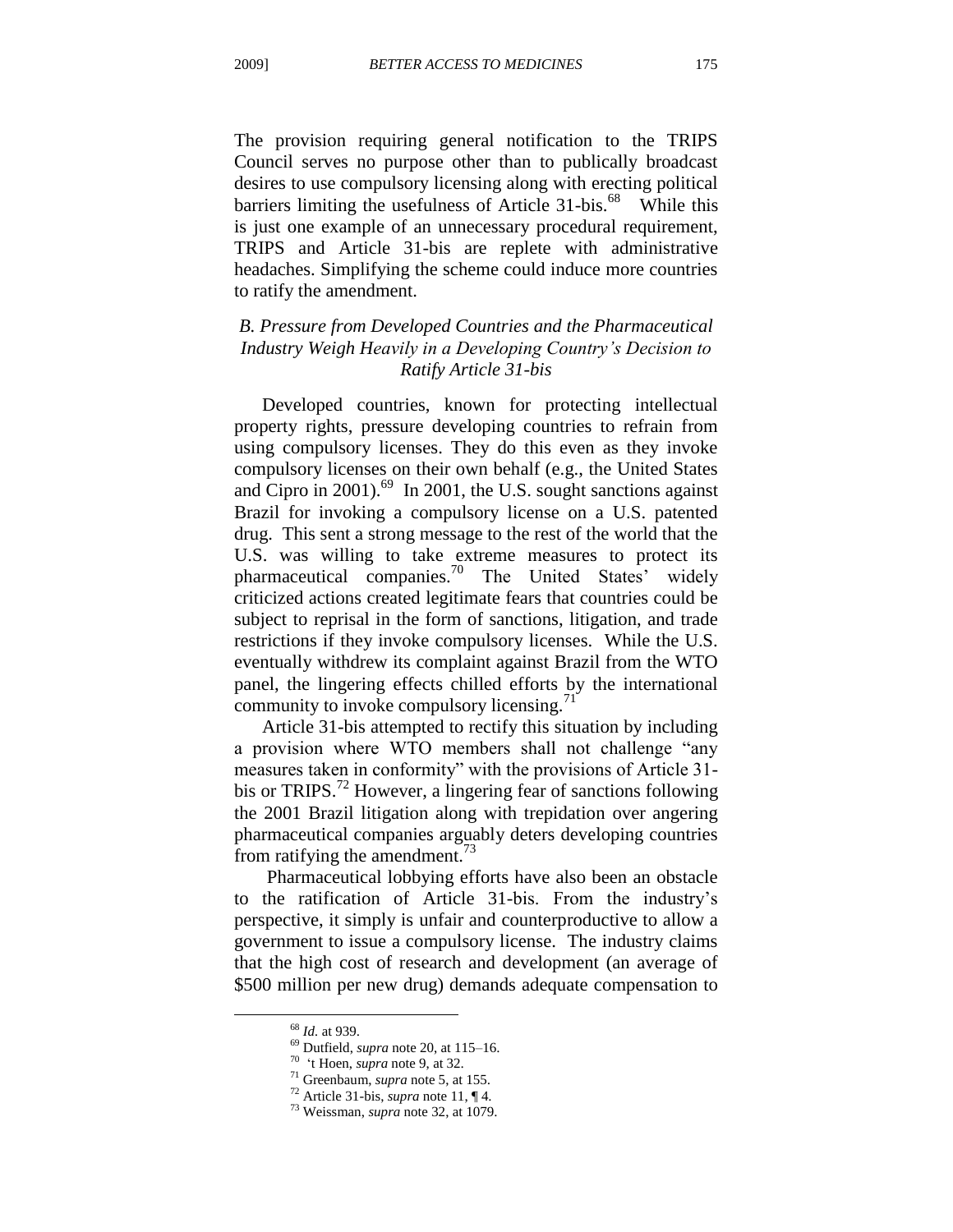both recoup costs and promote the development of new medicines.<sup>74</sup> Interestingly, however, the pharmaceutical industry was either first or second in Fortune Magazine's rankings of the most profitable sectors of the U.S. economy for the period 1960 to 1991.<sup>75</sup> Nevertheless, the pharmaceutical industry has been putting "pressure on developing nations to prevent the local manufacture or importation of cheaper versions of the drugs produced in countries where either they cannot be patented or where the patents are not respected. $176$  This pressure could also discourage developing countries from ratifying Article 31-bis or even invoking compulsory licenses under the current TRIPS scheme.

# *C. Ambiguity Surrounding "Adequate Remuneration" May Discourage Countries from Ratifying Article 31-bis*

While Article 31(h) requires adequate remuneration to the patent holder, concerns over double remuneration were alleviated with Article 31-bis, which, requires that the exporting country shall bear the costs of remuneration.<sup>77</sup> However, the amendment equates the appropriate level of remuneration to the ―economic value to the importing member of the use of the patent right that has been authorized. $^{78}$ 

Developed countries believe that adequate remuneration should equate to full compensation for the product.<sup>79</sup> They posit that intellectual property rights must be respected and valued, and the high cost of developing drugs warrants such high compensation. Furthermore, if there is no adequate compensation from their perspective, incentives to research diseases, especially those primarily affecting developing countries, are hindered.<sup>80</sup> While the developed countries' argument is persuasive, it runs counter to the Doha Declaration's humanitarian goal of protecting public health.<sup>81</sup> Additionally, allowing full compensation to patent holders

 $\overline{a}$ <sup>74</sup> Nitya Nanda & Ritu Lodha, *Access to Essential Medicines and Affordable Drugs: Making Essential Medicines Affordable to the Poor*, 20 WIS. INT'L L. J. 581, 581–82 (2002); Peter K. Yu, *The International Enclosure Movement*, 82 IND. L. J. 827, 836 (2007).

<sup>75</sup> Nanda & Lodha, *supra* note 74, at 583.

<sup>76</sup> Graham Dutfield, *Introduction* to TRADING IN KNOWLEDGE: DEVELOPMENT PERPSECTIVES ON TRIPS, TRADE AND SUSTAINABILITY 7 (Christophe Bellmann, Graham Dutfield & Ricardo Melendez-Ortiz eds., 2003).

<sup>77</sup> Lang, *supra* note 66, at 348.

<sup>78</sup> *Id.*

<sup>79</sup> Antony Taubman, *Rethinking TRIPS: "Adequate Remuneration" for Non-Voluntary Patent Licensing*, 11 J. INT'L ECON. L. 927 (2008).

<sup>80</sup> Lang, *supra* note 66, at 348.

<sup>81</sup> Amendment Press Release, *supra* note 12.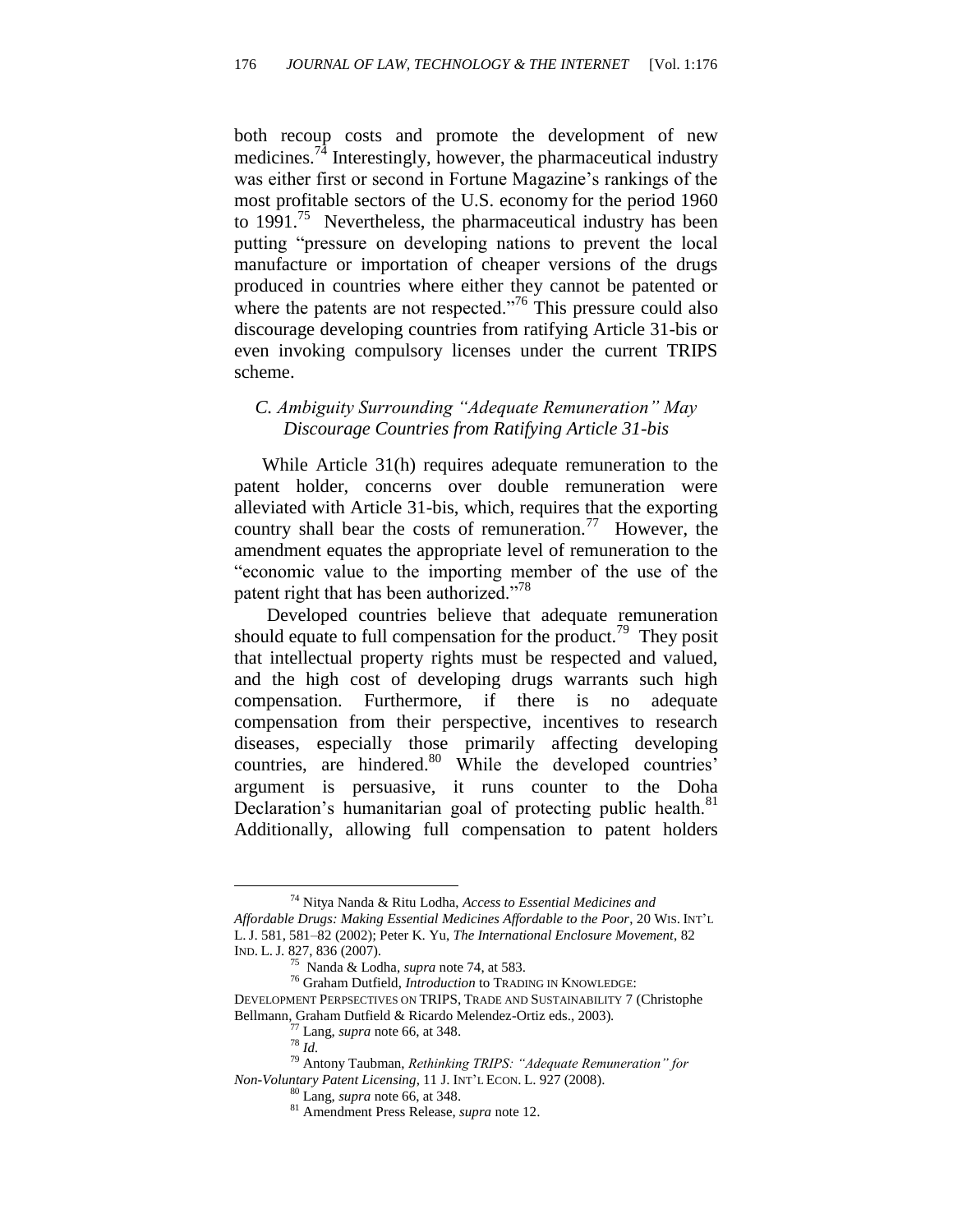would create a windfall, because they would be able to collect profits in a previously unavailable market.<sup>82</sup>

LDCs and developing countries are at the opposite end of the spectrum in terms of compensation—they believe there should be no remuneration, or at most, minimal remuneration, for use of the patent. While this seems laudable from a humanitarian perspective, a complete lack of remuneration does not effectively balance the patent owner's right with the developing country's need to protect public health.

Article 31-bis attempts to strike the middle ground between full compensation and no remuneration. However, the lack of guidelines defining adequate remuneration<sup>83</sup> may lead exporting countries to pay prices that are: (1) too high, thereby negating the potential gains they receive as a result of producing low cost medicine; or (2) too low, in which case the patent holder would not receive adequate compensation for use of his patent.  $84$  Thus, countries may be wary of ratifying Article 31-bis because there is no clear standard for determining adequate remuneration.

# *D. Exporting Countries Must Enact Domestic Legislation in Order to Comply with TRIPS and Article 31-Bis – Such Legislation is Politically Difficult to Achieve and Financially Expensive*

Each individual exporting member state must enact legislation to ensure that its domestic laws comply with the regulations under TRIPS and Article 31-bis.<sup>85</sup> This creates a significant financial and political burden on WTO member states who export generic drugs. The legislation must not only meet the requirements imposed by the WTO and provide humanitarian relief to importing countries, but it must also benefit the exporting country.<sup>86</sup> Currently, no guidelines or model rules exist for a legislative and institutional framework that could be adopted by countries possessing the manufacturing capacity, and the desire to export the generic medicines into developing countries.<sup>87</sup>

<sup>82</sup> *Id.*

<sup>83</sup> *E.g.,* Bryan C. Mercurio, *TRIPS, Patents, and Access to Life-Saving Drugs in the Developing World*, 8 MARQ. INTELL. PROP. L. REV. 211, 222–223, 242– 44 (2004).

<sup>84</sup> Greenbaum, *supra* note 5, at 157.

<sup>85</sup> Baker, *supra* note 40, at 672.

<sup>86</sup> Greenbaum, *supra* note 5, at 157.

<sup>87</sup> Council for Trade-Related Aspects of Intellectual Property Rights, *Report on the Workshop on the WTO Decision on Access to Medicines at Affordable Prices for Countries with No or Insufficient Manufacturing Capacities*, ¶¶ 26-28, IP/C/W/439 (Feb. 23, 2005).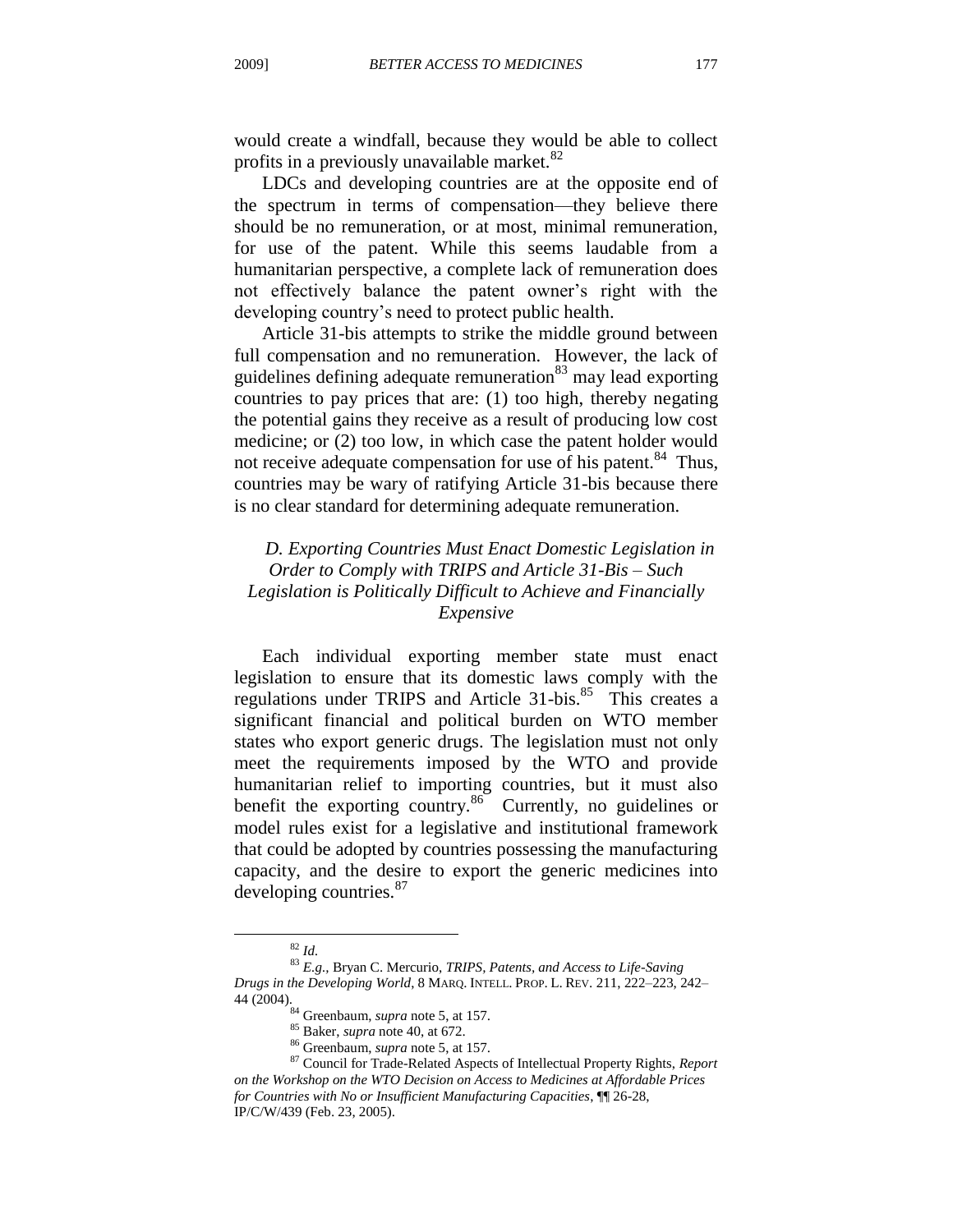Drafting the required legislation from scratch without guidelines or model rules is an arduous process. Countries must expend significant resources, both from a financial and a legal expertise perspective, to create sound public policy and legislation.<sup>88</sup> TRIPS addresses the difficulty of this process, and depending on a country's economic development, articulates different temporal deadlines by which legislation must be passed.<sup>89</sup> Still, many countries have not yet crafted the required legislation to pass compliance under TRIPS, let alone compliance with the recent Article 31-bis Amendment.<sup>90</sup>

In May 2004, Canada became one of the first countries to implement legislation designed to carry out the amendment's mission.<sup>91</sup> Under the legislative scheme, Canada's Commissioner of Patents could "grant compulsory licenses permitting the manufacture and export of low-cost versions of patented pharmaceuticals."<sup>92</sup> According to a statement by the Canadian government, "[r]epresentatives of Canada's generic and brand name drug companies, and various non-governmental organizations were consulted during the development of the legislation and regulations. The Regime balances Canada's trade and intellectual property obligations with the humanitarian objective of the  $\tilde{D}$ oha Declaration].<sup>93</sup> It took over nine months for Canada to draft its legislation. If developing countries do not act immediately to implement similar legislation, the results could be tragic. Nine months is too long for a developing country to wait once it has declared a public health emergency.

Canada's legislation seeks "to facilitate timely access to generic versions of patented drugs, especially those needed by least-developed or developing countries to fight HIV/AIDS, malaria, tuberculosis and other diseases."<sup>94</sup> Canada's Regime ensures that the drugs exported subscribe to the same standards as drugs for the Canadian market. Standards for safety, effectiveness, quality and issuance are the same for all drugs produced in Canada.<sup>95</sup> Health Canada also reviews products for

<sup>88</sup> Anderson, *supra* note 4, at 106 (noting that developing countries may lack the legal and technical expertise required to draft appropriate legislation in compliance with TRIPS (citation omitted).

<sup>89</sup> TRIPS, *supra* note 2, at art. 65.

<sup>90</sup> Michael Westerhaus & Arachu Castro, *How Do Intellectual Property Law and International Trade Agreements Affect Access to Antiretroviral Therapy?*, 3 PUB. LIBRARY OF SCI. MEDICINE 1230, 1232 (2006).

<sup>&</sup>lt;sup>91</sup> Canada's Access to Medicines Regime, Background [hereinafter CAMR Background], http://www.camr-rcam.gc.ca/intro/ context\_e.html (last visited May 8, 2010).

<sup>92</sup> Anderson, *supra* note 4, at 101.

<sup>93</sup> CAMR Background, *supra* note 91.

<sup>94</sup> *Id.*

<sup>&</sup>lt;sup>95</sup> Canada's Access to Medicines Regime, Features of the Regime, http://www.camr-rcam.gc.ca/intro/regime\_e.html (last visited May 15, 2010).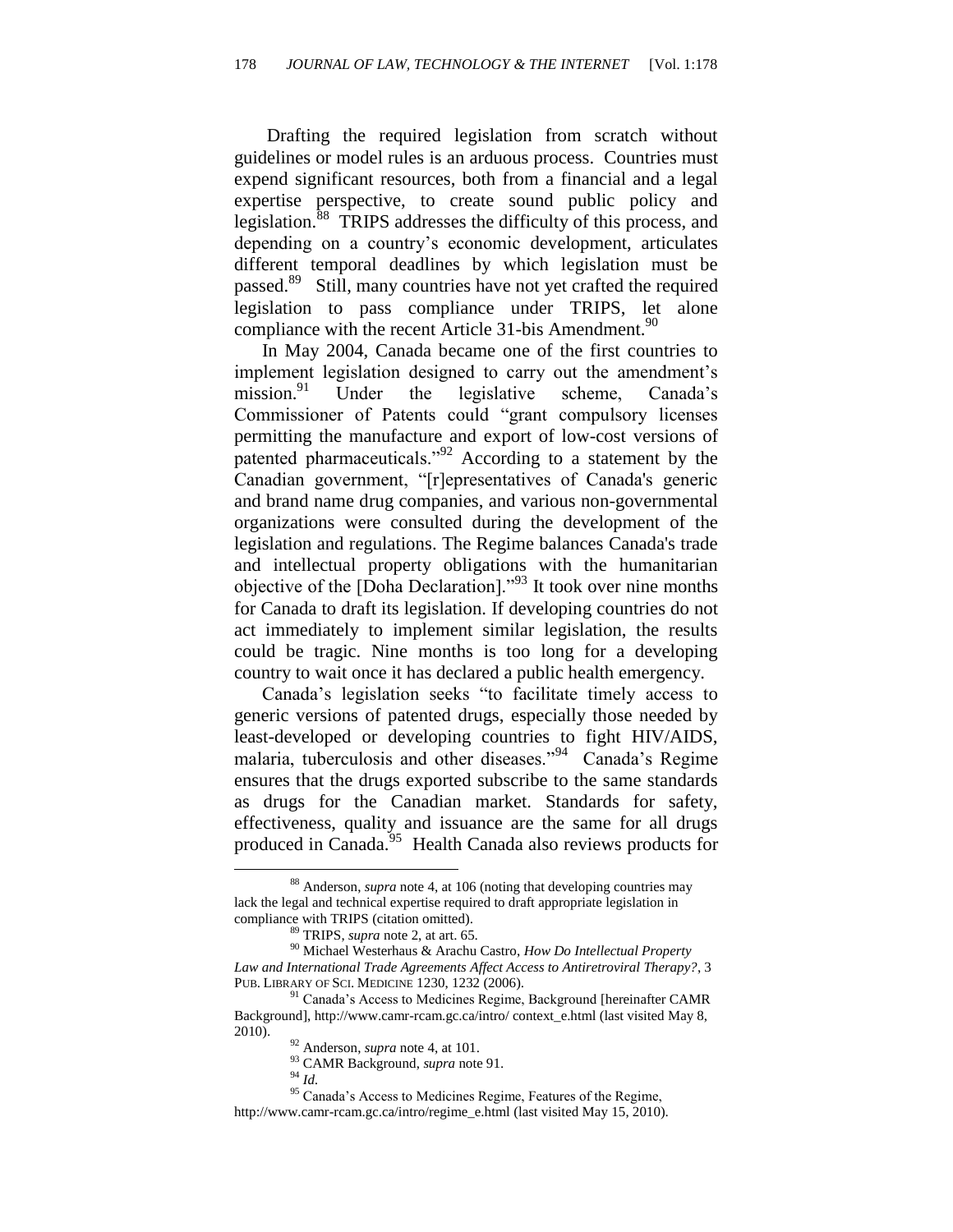export under the compulsory licensing scheme, just as it does for domestically produced pharmaceuticals. Review is subject to a special fast-track process to avoid delaying drug delivery to countries in need. $96$  The legislation also limits the drugs eligible for manufacture. Only drugs listed on the World Health Organization's Model List of Essential Medicines can be made, although Canada does reserve the right to add drugs to that list.<sup>97</sup> The Canadian Regime utilizes less restrictive guidelines regarding which countries can import drugs.<sup>98</sup>

Canada's Regime seems straightforward and the legislation appears to strike the proper balance between safety and expediency. Nevertheless, the legislation also "requires the good will of pharmaceutical companies to participate in the Regime to fulfill the humanitarian objective of alleviating public health problems in developing nations."<sup>99</sup> Before obtaining a compulsory license from the Canadian government, the generic manufacturer must first seek a voluntary license from the patent holder. This voluntary license, which depends on the goodwill of the patent holder, makes Canada's legislative scheme more rigorous than the standards for compulsory licensing under TRIPS.<sup>100</sup> Relying on a patent holder's goodwill has already proven difficult, as evidence by the situation in Rwanda in 2007.<sup>101</sup>

While it is typically burdensome to draft and enact legislation, there does not appear to be a feasible alternative at the moment. States do not have a perfect legislative model to adopt automatically.<sup>102</sup> Coupling this difficulty with other procedural requirements under Article 31-bis creates a situation

<sup>96</sup> *Id.*

 $^{97}$  *Id.* 

<sup>&</sup>lt;sup>98</sup> Canada's Access to Medicines Regime, Eligibility for Countries, http://www.camr-rcam.gc.ca/countr-pays/elig-admis/countr-pays\_e.html (last visited May 15, 2010) ("Canada expanded the list of countries eligible to participate to include least-developed and developing countries that are not members of the WTO.").

<sup>99</sup> CAMR Background, *supra* note 91.

<sup>100</sup> *See* Unnati Gandhi, *Supplying Generic AIDS Drugs Called Pricey Process*, THE GLOBE AND MAIL (Canada), May 8, 2008, at A5.

<sup>101</sup> *See infra* pp. 180-181 and notes 103-108 (describing how Rwanda, in conjunction with Canada, invoked the compulsory licensing scheme under Article 31 bis).

<sup>&</sup>lt;sup>102</sup> DOUGLAS CLARK & BRIGITTE ZIRGER, GOVERNMENT OF CANADA, CANADA'S ACCESS TO MEDICINES REGIME—CONSULTATION PAPER 21 (2006), http://camr-rcam.hc-sc.gc.ca/review-reviser/camr\_rcam\_consult\_e.pdf. Since Canada enacted legislation in 2004, Norway, the Netherlands, India, Korea, China, and the European Union also followed suit. Norway passed legislation in June 2004, the Netherlands in December 2004, India in January 2005, Korea in December 2005, China in January 2006, and the EU in June 2006. Switzerland drafted an amendment in November 2005, but it was never enacted. *Id.*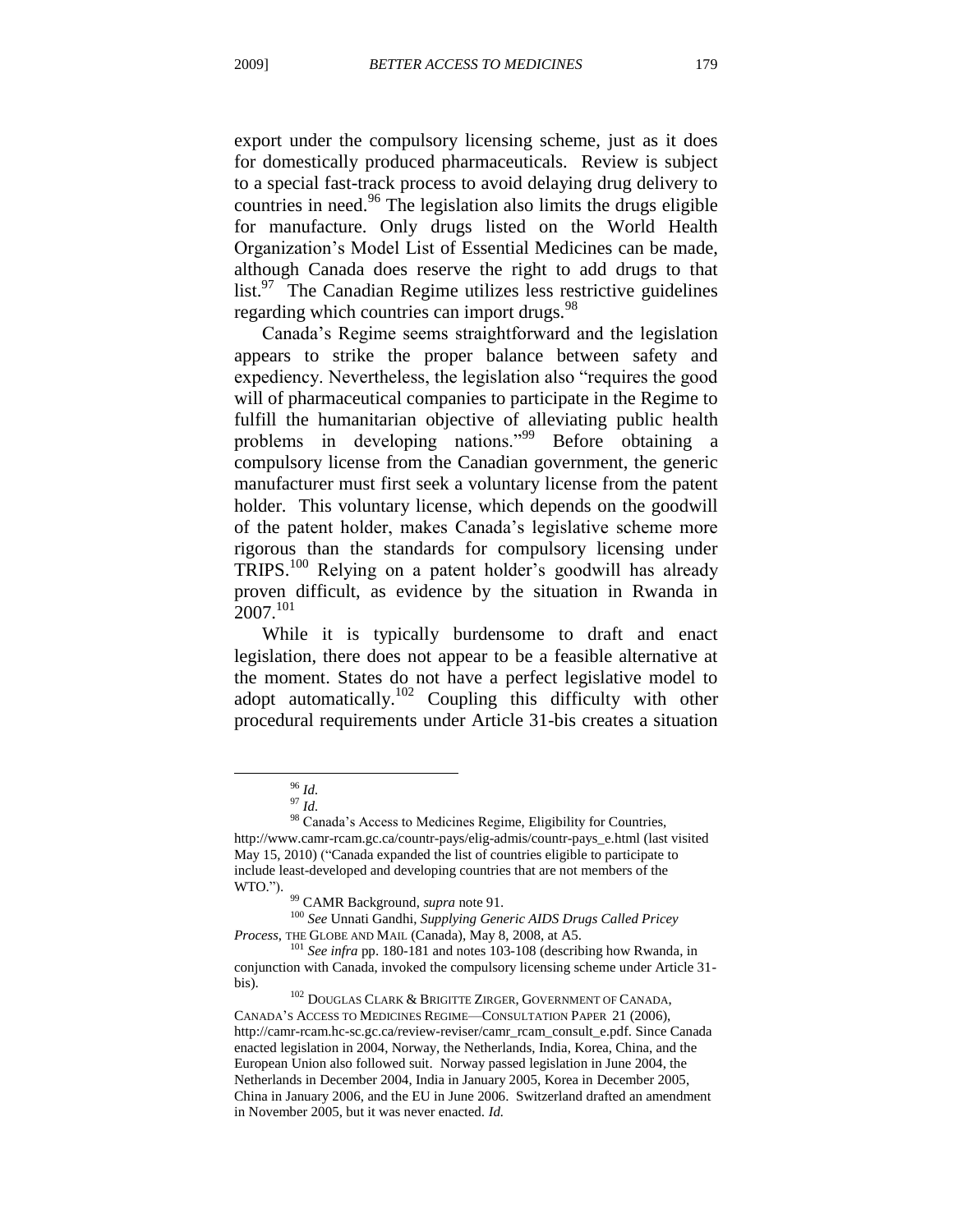where countries are unwilling to ratify the amendment simply because of the inefficient bureaucratic hurdles.

# **IV. FEW COUNTRIES HAVE INVOKED ARTICLE 31-BIS OR THE WAIVER TO OBTAIN ACCESS TO PATENTED MEDICINES**

Despite difficulty ratifying Article 31-bis, the Paragraph 6 waiver has been in force since 2003. However, no country chose to exercise its compulsory licensing rights until  $2007$ .<sup>103</sup> This failure to rely on compulsory licensing, even though it is legally permissible suggests that ratification of Article 31-bis would not have a significant effect on developing countries. While the language of TRIPS and Article 31-bis is problematic, implementation of a compulsory licensing scheme also presents issues, as shown by Rwanda's experience with Canada.

On July 19, 2007, Rwanda notified the WTO's TRIPS Council of its intention to import compulsory licensed drugs from Canada for public health reasons.<sup>104</sup> Per the requirements of Canada's Regime, the generic manufacturer actively sought voluntary licenses from GlaxoSmithKline, Shire, and Boehringer Ingelheim, the patent holders for the drugs.<sup>105</sup> Despite efforts to negotiate, the three pharmaceutical companies were unwilling to issue a voluntary license.<sup>106</sup> It was not until Rwanda sent notification to the TRIPS Council requesting a compulsory license that the patent holders changed their mind.<sup>107</sup> The Canadian government issued a compulsory license, and the generic manufacturer began negotiations with Rwanda.<sup>108</sup> However, this long protracted process delayed Rwanda's ability to receive the necessary drugs. While Rwanda filled its original notice of intent with TRIPS in July 2007, its first shipment of drugs from the Canadian generic manufacturer

<sup>103</sup> *Patents and Health: WTO Receives First Notification Under "Paragraph 6" System* (WTO Trips and Public Health, Geneva, Switzerland), July

<sup>20, 2007,</sup> http://

www.wto.org/english/news\_e/news07\_e/public\_health\_july07\_e.htm.  $^{104}$ *Id.* 

<sup>105</sup> *Canada Issues Compulsory License for HIV/AIDS Drug Export to Rwanda, in First Test of WTO Procedure*, 11 BRIDGES WEEKLY TRADE DIGEST 32, Sept. 26, 2007, *available at*

http://ictsd.org/downloads/bridgesweekly/bridgesweekly11-32.pdf.

<sup>106</sup> *Id*.

<sup>107</sup> *Canadian Drug Company Awarded Rwandan Contract to Provide Combination Antiretroviral*, KAISER DAILY HIV/AIDS REPORT, May 12, 2008, http://www.kaisernetwork.org/DAILY\_REPORTS/rep\_hiv\_recent\_rep.cfm?dr\_cat=1 &show=yes&dr\_DateTime=05-12-08#52061.

<sup>108</sup> Gandhi, *supra* note 100.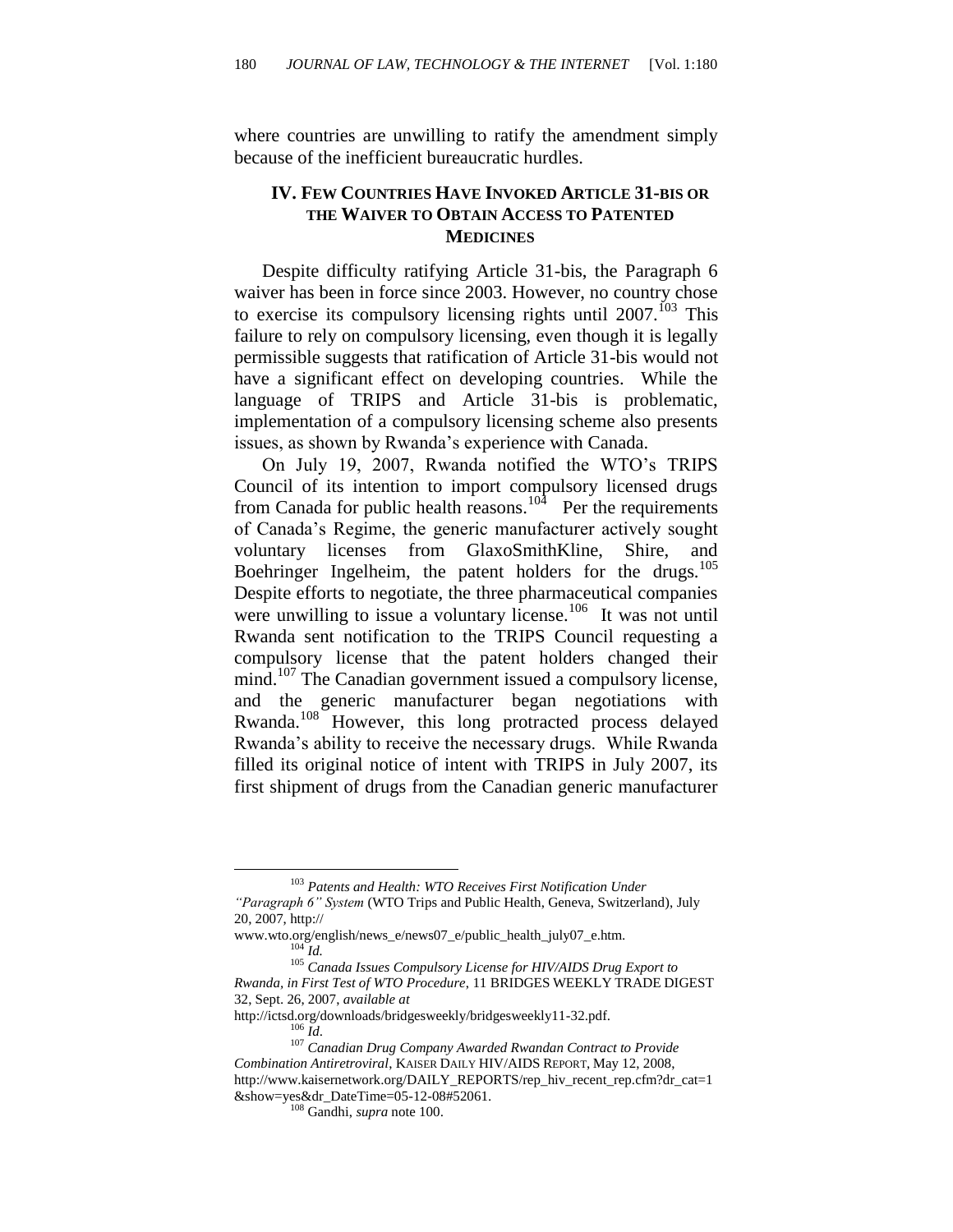$\overline{a}$ 

was not sent until September 2008, almost fifteen months  $later.<sup>109</sup>$ 

While one could argue that the Canadian scheme for compulsory licensing hindered the negotiations and created the time delay, the procedural requirements of TRIPS and Article 31-bis could be equally at fault. These procedural requirements include creating detailed domestic legislation. Countries are not only nervous or unwilling to ratify the amendment, but also uncomfortable relying on compulsory licensing to ensure access to medicines.

# **V. THE THREAT OF INVOKING COMPULSORY LICENSES CAN MAKE PHARMACEUTICAL COMPANIES MORE WILLING TO NEGOTIATE**

Even if countries are not going to issue compulsory licenses, there remains a short-term benefit in maintaining an effective compulsory licensing scheme under Article 31-bis. The mere possibility of compulsory licensing tends to strengthen the bargaining position of governments, even if it is rarely invoked. For example, Brazil has threatened to use compulsory licenses as permitted under the TRIPS Agreement.<sup>110</sup> Such overtures influenced numerous pharmaceutical companies, including Abbott Laboratories, Bristol-Myers Squibb, Merck, and Roche Brazil to come to the negotiation table. Many of these companies ultimately made drastic concessions regarding the medications' costs.<sup>111</sup>

Threats of compulsory licensing worked for Brazil during negotiations with drug companies to lower the prices of anti-AIDS drugs. It also worked for the U.S. when negotiating with Bayer for Cipro during the anthrax scare.<sup>112</sup> However, the international community should not rely on threats of compulsory licensing to provide developing countries access to medicines. There is a fundamental difference between Brazil or the United States threatening to issue a compulsory license, and a small sub-Saharan country threatening to do the same. Brazil

<sup>&</sup>lt;sup>109</sup> Press Release from Elie Betito, Director of Public and Government Affairs, Apotex, to City/International Editors, Canadian-Made Life Saving HIV/AIDS Drug Heading to Africa (Sept. 23, 2008), *available at* http://www.apotex.com/be/en/aboutapotex/sept23.asp.

<sup>110</sup> OXFAM INTERNATIONAL, PATENTS VERSUS PATIENTS: FIVE YEARS AFTER THE DOHA DECLARATION, Oxham Briefing Paper 95, 24 (November 2006), *available at*

http://www.oxfamamerica.org/files/Doha5\_Final\_paper\_101106\_2.pdf.

<sup>111</sup> *Id.*; *see also* Jon Cohen, *Brazil: Ten Years After*, 313 SCIENCE 484,486 (2006) ("[T]he average annual cost of antiretroviral therapy in Brazil dropped from \$6240 per patient to \$1336.").

<sup>112</sup> Dutfield, *supra* note 20, at 120.